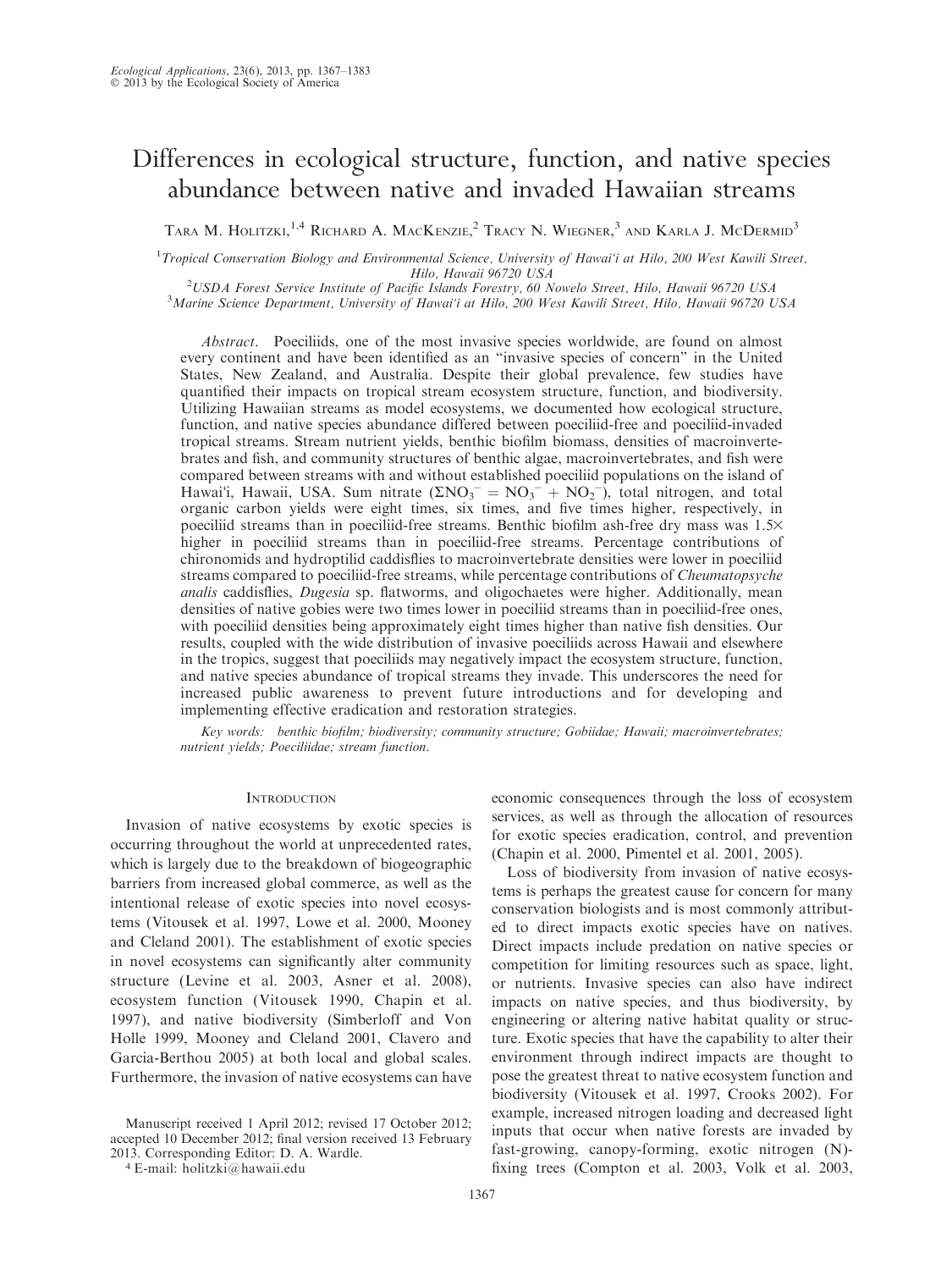Hughes and Denslow 2005), alter ecosystem function (e.g., leaf litter breakdown, food web structure [Wipfli and Musslewhite 2004, Hughes and Uowolo 2006]) and create conditions more suitable for other invasive species (Asner and Vitousek 2005, Asner et al. 2008). Freshwater exotic species, especially fish, are also expected to have indirect impacts on native species by altering the native environments they invade; yet few studies have examined this. For example, while direct impacts of exotic fish on food webs have been well documented (e.g., consumption of native species or their resources [Vander Zanden et al. 1999, Angeler et al. 2002, Maezono et al. 2005, Kovalenko et al. 2010]), exotic fish can also influence food web structure by altering the behavior of native species (Capps et al. 2009) or their prey (Flecker and Townsend 1994). The introduction of exotic fish can also alter their invaded habitat by exposing native species to new parasites (Font 2003), impacting water quality through increased turbidity or increased nutrient loading that results from foraging or feeding on novel food resources (Angeler et al. 2002, Rowe 2007, MacKenzie and Bruland 2012), or increasing algal growth (Flecker and Townsend 1994).

Members of the topminnow family (Poeciliidae) are excellent model organisms to further our understanding of how exotic fish may alter the native ecosystems that they invade. Information on the direct and indirect impacts of poeciliid fish is also relevant at the global scale as these fish have successfully invaded aquatic ecosystems on every continent except Antarctica (Pyke 2005), have been identified as one of the 100 most invasive species in the world (Lowe et al. 2000, Alemadi and Jenkins 2007), and have established populations in 32 countries including Australia (Rowley et al. 2005), Mexico (Valero et al. 2008), New Zealand (Rowe et al. 2007), and even in the warm water effluent from a power plant in Canada (Hass et al. 2003). In the United States, poeciliids have been described as one of the most destructive introduced species in the western United States (Ayala et al. 2007), as well as an ''invasive species of concern'' in the states of Hawaii, Washington, Oregon, and New Mexico (HDAR 2003, OISC 2005, WDFW 2008). While the impacts of invasive poeciliids on native species have been somewhat documented, most of these studies have focused specifically on the direct consumption of native species by Gambusia affinis (mosquitofish) (Baird and Gerard 1853) in temperate ecosystems (Leyse et al. 2004). Few studies have documented poeciliid impacts in tropical stream ecosystems (Holitzki 2010), let alone how poeciliids are altering their invaded habitat via indirect impacts in temperate or tropical regions.

Hawaiian streams are ideal model ecosystems to examine impacts of poeciliids on tropical streams. The remote nature of Hawaiian streams has resulted in depauperate, relatively simple, stream communities that lack many functional groups (e.g., leaf shredders) commonly found in continental streams (Resh and deSzalay 1995, Larned 2000). Furthermore, native fish (i.e., Sicyopterus stimpsoni (Gill 1860)), shrimp (i.e., Atyoida bisulcata (Randall 1840)), and snails (i.e., Neritina granosa (G. B. Sowerby I 1825)) have evolved to fill specialized niches in the absence of competition with exotic generalist species (Ford and Kinzie 1982). Thus, direct impacts of poeciliids on these isolated streams are expected to be more apparent and easier to measure than elsewhere.

To date, at least seven species of poeciliids have been introduced to Hawaiian streams. These include mosquitofish (Gambusia affinis), guppy (Poecilia reticulata [Peters, 1859]), sailfin molly (*Poecilia latipinna* [Lesueur, 1821]), Mexican molly (Poecilia sp. hybrid complex), Cuban topminnow (Limia vittata [Guichenot, 1853]), green swordtail (Xiphophorus helleri [Heckel, 1848]), and moonfish (Xiphophorus maculates [Gunther, 1866]) (Yamamoto and Tagawa 2000). Gambusia affinis, P. reticulata, and X. helleri were the focus of this study, as they are the most prevalent in our study systems (Holitzki 2010). Gambusia affinis, whose native range extends from the eastern coast of the United States to central Mexico (Hoese and Moore 1977), was first introduced to Hawaii in the early 1900s. P. reticulata, native to northern South America (Rodriguez 1997), and X. helleri, native to North and Central America (Wischnath 1993), were introduced in 1922. While the introduction of all three species is commonly attributed to mosquito control (Van Dine 1907, Englund 1999), X. helleri was likely introduced as unwanted aquarium stock (Myers 1940, Brock 1952). All three species have since established populations in streams throughout the Hawaiian Islands with densities often  $10-30\times$  higher than native fish (Brasher et al. 2006). Potential impacts of poeciliids on Hawaiian stream fauna include reduced fitness and reproductive output of native gobies infested with exotic parasites that arrived with poeciliids (Font and Tate 1994). Poeciliids may also feed directly on larval native fish, larval shrimp, and aquatic insects (Englund 1999; R. Nishimoto, personal communication), as well as native species food resources (e.g., algae, invertebrates) (Pyke 2005; R. A. MacKenzie, T. Holitzki, and K. J. McDermid, unpublished manuscript). Poeciliids may also impact spawning and feeding behavior of native fish species. For example, native fauna may escape predation from or competition with poeciliids by occupying another stream habitat or by shifting foraging behavior to different times of the day (Mills et al. 2004, Ayala et al. 2007, Capps et al. 2009), ultimately altering their reproductive or feeding patterns. Finally, high densities of poeciliids may impact nutrient dynamics in streams by feeding on and releasing nutrients from previously unavailable forms (e.g., algae, detritus) into more readily available dissolved forms via excretion (Vanni 2002). Increased nutrient inputs from fish excretion can not only impact stream benthic algal growth and community structure (Knoll et al. 2009,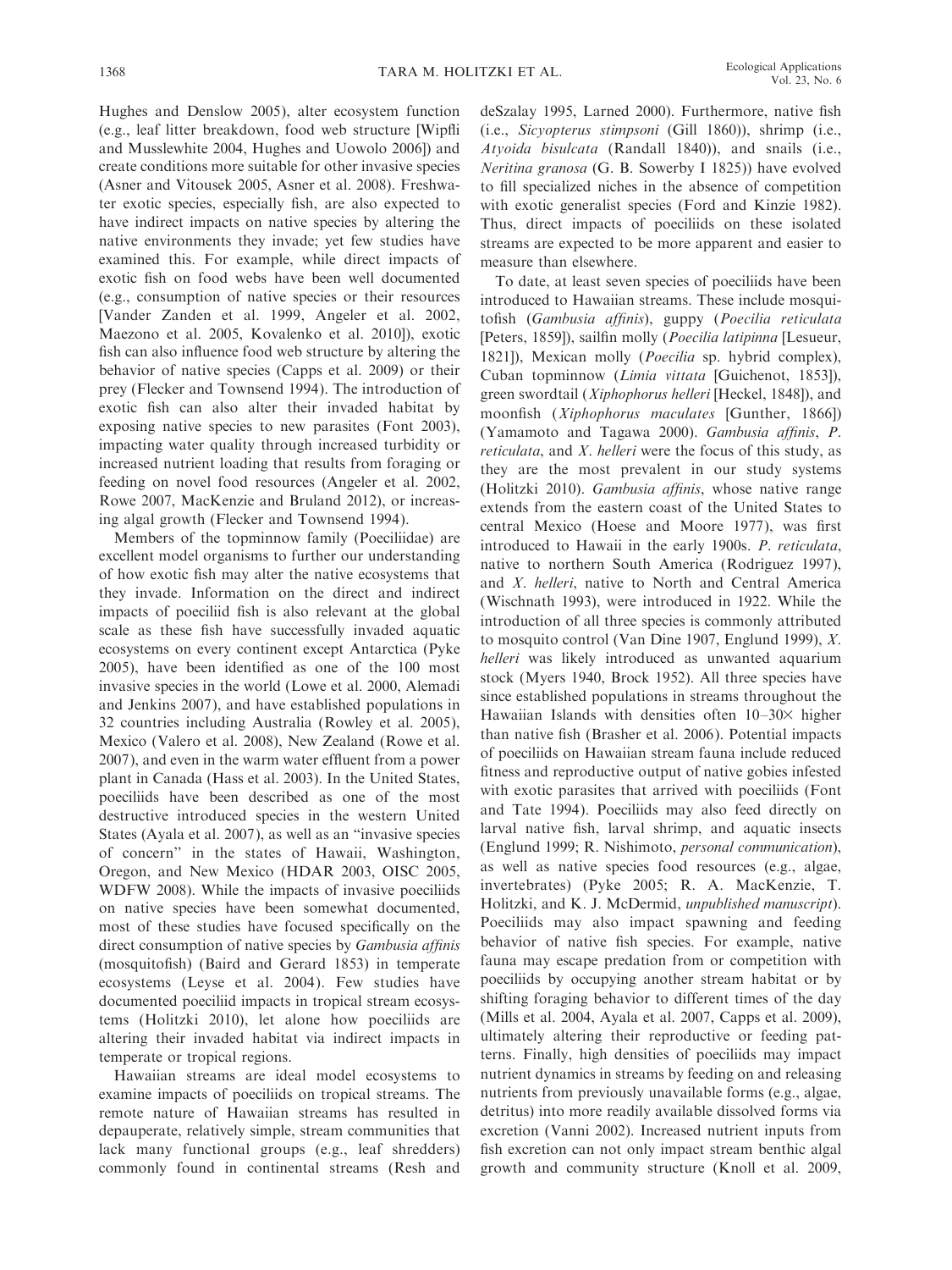Kohler 2010), but may also change stream food web structure and ecological functions.

The goal of our study was to determine if there were differences in the ecological structure, function, and native species abundance between tropical streams with and without exotic poeciliids. Various ecological parameters were compared between five streams with and four streams without established populations of poeciliids along the Hāmākua coast of the island of Hawai'i, Hawaii, USA. Ecological parameters included (1) stream nutrient yields, (2) benthic biofilm biomass, (3) densities of macroinvertebrates and fish, and (4) community structures of benthic algae, macroinvertebrates, and fish. It was hypothesized that, compared to poeciliid-free streams, poeciliid streams would exhibit increased stream nutrient yields, increased biomass of benthic biofilm, decreased densities of macroinvertebrates, and decreased densities of native fish.

# **METHODS**

## Study location and design

We initially surveyed over two dozen stream reaches along the Hāmākua coast of the island of Hawai'i to find streams suitable for our study (Fig. 1). We chose streams that were relatively easy to access, and that were located at similar elevations  $(\sim 100-150$  m above sea level) to ensure similar community composition of native fish, shrimp, and snails, as interspecific differences in climbing abilities result in species distributions across elevational gradients (Yamamoto and Tagawa 2000). Stream reaches had similar substrate (i.e., cobble), stream width, riparian canopy cover (i.e., Syzygium jambos, Psidium cattleianum, Ficus sp., Hibiscus sp.), and land use. Snorkel surveys were conducted to determine the presence or absence of poeciliids before streams were selected. All streams that met these criteria were selected for this study, which resulted in a total of five stream reaches with and four stream reaches without established populations of exotic poeciliids. Poeciliid streams drained watersheds that were 63.5%  $\pm$  10.2% (mean  $\pm$ SE) forested,  $27.1\% \pm 3.5\%$  grasslands, and  $1.2\% \pm$ 0.7% agriculture (excluding one poeciliid stream, in which agriculture was  $8.8\%$  of the watershed). Poeciliidfree streams were 65.6%  $\pm$  12.3% forested, 29.5%  $\pm$ 8.9% grassland, and  $1.8\% \pm 1.0\%$  agriculture land. Human population densities varied across watersheds, but were generally less than 10 people/km<sup>2</sup>. The exceptions were one poeciliid-free stream (12.2 people/  $\text{km}^2$ ) and one poeciliid stream (58.7 people/km<sup>2</sup>) (HDAR 2008).

In each stream, five cross-sections were then established every 10 m along a 50 m long stream reach. Streams were sampled three times during the wet season (November–April), when this region of Hawai'i receives 2400–4000 mm of precipitation, and three times in the dry season (May–October), when this region receives 850–2300 mm of precipitation (Giambelluca et al. 1986).



FIG. 1. Stream study sites (poeciliid-free and poeciliid) on the island of Hawai'i along the Hamakua coast, Hawaii, USA.

# Physicochemical parameters

Photosynthetically active radiation (PAR) was measured at each stream reach by placing a PAR quantum sensor (Li-Cor Biosciences, Lincoln, Nebraska, USA) above the stream surface and recording PAR via a handheld Li-Cor 250a data logger. Percentage light transmittance to the stream surface was determined by dividing stream PAR measurements by those taken simultaneously in adjacent clearings using a Li-Cor 1400 data logger. Specific conductivity, temperature, and dissolved oxygen concentrations were measured at the surface of the water column using a YSI Model 85 multiparameter probe (YSI, Yellow Springs, Ohio, USA); pH was measured using a Symphony SP70P pH meter (VWR, West Chester, Pennsylvania, USA). All measurements were taken at cross-sections 0, 20, and 40 m in each stream reach. Stream water velocities were measured monthly at the same cross-section of each stream using a Rickly Pygmy flow meter (Rickly Hydrological Company, Columbus, Ohio, USA). Discharge was calculated as the product of stream water velocity and cross-sectional stream area (Gore 2007), which was calculated from stream widths and depths.

# Nutrient dynamics

Water samples were collected each sampling trip from the 0-m cross-section of each stream using acid-washed, 1-L amber high-density polyethylene bottles. A sample of unfiltered water was immediately placed on ice, while another water sample was filtered through pre-combusted (6 h at 500 $^{\circ}$ C) GF/F filters (Whatman International,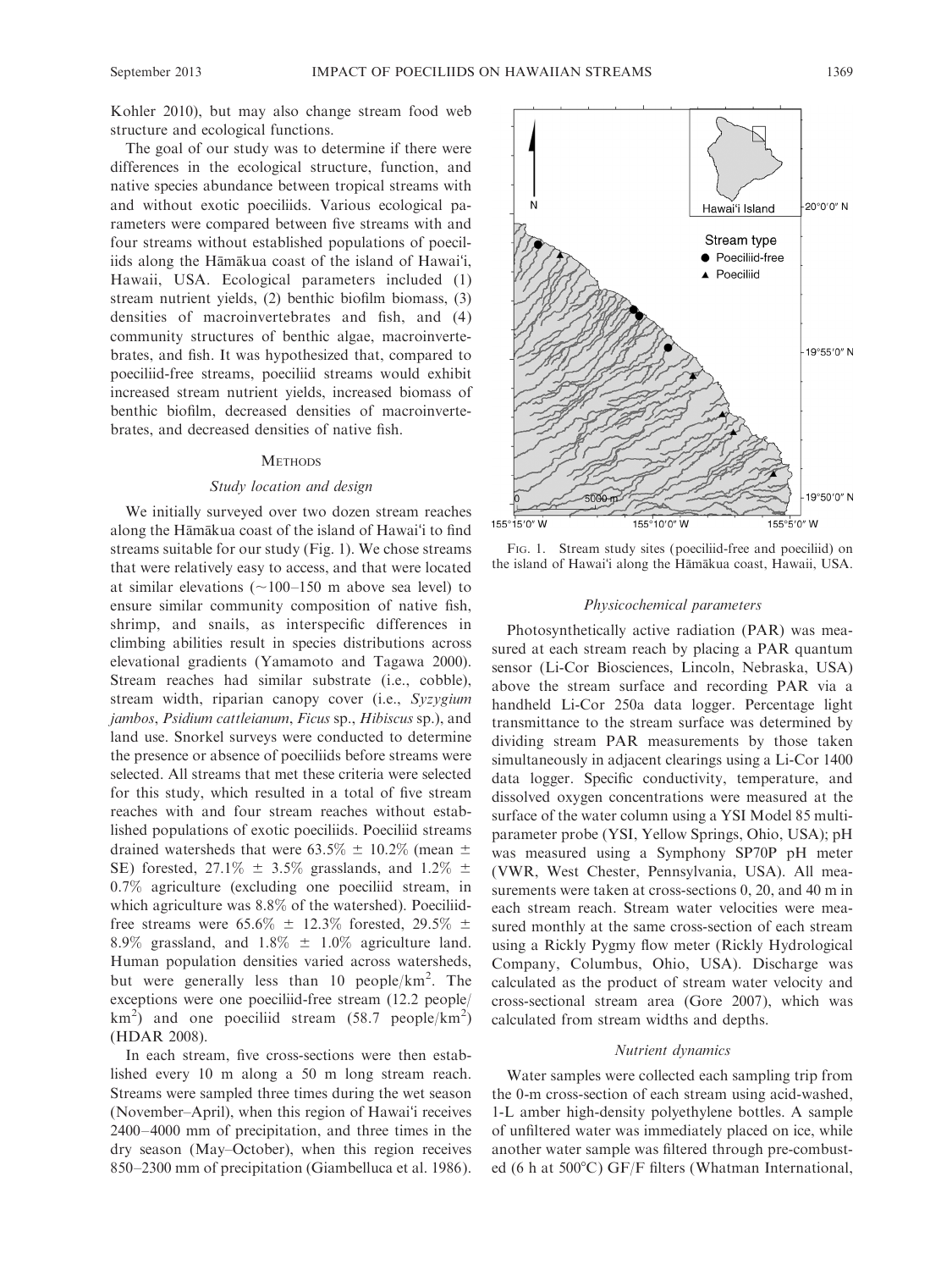Piscataway, New Jersey, USA), and then placed on ice. Samples were stored frozen until analysis. Sum nitrate  $(\Sigma NO_3^- = NO_3^- + NO_2^-$ , detection limit [DL] 0.1 µmol/ L; USEPA method 353.2 [O'Dell 1993a]), soluble reactive phosphorus (SRP, referred to hereon as phosphate  $[PO_4^3$ ], DL 0.1  $\mu$ mol/L; USEPA method 365.1 [O'Dell 1993b]), total dissolved phosphorus (TDP, DL 0.1  $\mu$ mol/L; USGS method 1-4650-03 [Fishman] 1993]), and ammonium  $(NH_4^+$ , DL 1  $\mu$ mol/L, USGS method I-2525-89 [Fishman 1993]) concentrations were measured from filtered water samples using a Technicon four-channel autoanalyzer (Pulse Instrumentation, Saskatoon, Saskatchewan, Canada). Total organic carbon (TOC, DL 10.0 lmol/L; USEPA method 415.1 [USEPA 1999]) and total nitrogen (TN, DL 5.0 µmol/L; ASTM D5176 [ASTM 2008]) were measured on unfiltered water samples on a Shimadzu TOC-V, TNM-1 (Shimadzu, Columbia, Maryland, USA).

Stream nutrient yields  $(mol·d^{-1}·km^{-2})$  were calculated to normalize data for statistical comparisons because watershed areas and channel lengths were different sizes and had different discharges. Nutrient yields were calculated by dividing the nutrient flux by the drainage area of the watershed; drainage areas were obtained from the Hawaii Division of Aquatic Resources (HDAR 2008). Nutrient fluxes ( $\mu$ mol/s) were calculated as the product of stream discharge  $(L/s)$  and nutrient concentration ( $\mu$ mol/L).

# Benthic biofilm

Chlorophyll  $a$  concentration (chl  $a$ ) was used as a biomass proxy for the photosynthetic component of benthic biofilm, while ash free dry mass (AFDM) was equal to the combined biomass of the photosynthetic component, the non-photosynthetic benthic organic matter (e.g., bacteria, nematodes, protozoans, slime), and the non-living organic material within the biofilm of the streambed (Feminella and Hawkins 1995, Lowe and Pan 1996). Five rocks were haphazardly collected from the 0, 20, and 40-m cross-sections in each study stream only once during the dry season at the end of August 2009. Biofilm was scrubbed from rocks using a soft bristled toothbrush, washed into acid-washed polyethylene amber bottles, placed on ice, returned to the laboratory, and brought to a known volume. Two slurry subsamples of known volumes were filtered through  $GF/F$  filters, and analyzed for chl  $a$  (Arar and Collins 1997) and AFDM (Steinman and Lamberti 1996). Chl a was extracted from filters in 90% acetone for 18 h, read at 202 and 295 nm on a Turner Designs 10-AU Fluorometer (Turner Designs, Sunnyvale, California, USA), and converted to algal biomass as described by Arar and Collins (1997). AFDM was determined from loss of organic matter after combustion at 500°C for 4 h.

Surface areas of rocks were determined by wrapping sampled areas of rocks with aluminum foil. The foil was then weighed to the nearest 0.1 mg. Aluminum foil squares cut into known areas were also weighed and the

resulting area–weight regression was used to determine rock area. Chl  $a$  and AFDM were then standardized by dividing by the sampled rock area and average values were calculated for each reach.

Metabolic status of benthic biofilm was also calculated using an autotrophic index (AI). The AI for each stream was determined by dividing AFDM  $(mg/m<sup>2</sup>)$  by chl a concentrations (mg/m<sup>2</sup>). Autotrophic indices quantify the relative importance of autotrophs vs. heterotrophs in a community. Values greater than 200 indicate heterotrophy, while values lower than 200 indicate autotrophy (APHA 1995).

# Benthic invertebrate community

Benthic macroinvertebrate samples were collected from the 0, 20, and 40-m cross sections from each of the nine streams using a surber sampler with an area of  $0.25$  m<sup>2</sup> (Rickly Hydrological Company, Columbus, Ohio, USA). Three surber samples were collected from each stream every month. Substrate type within the sampler was recorded, and the area within the sampler was scrubbed by hand for 1 minute. Organisms were preserved in 70% ethanol, identified to the lowest practical taxonomical unit using Merritt et al. (1984) and Flint and Englund (2003), counted, lengths measured to the nearest millimeter, and weighed to the nearest milligram. Densities were calculated by dividing the number of organisms by the area sampled; total biomass was calculated from the product of densities and invertebrate weights. In order to normalize invertebrate data, percentage contributions of each taxa to total macroinvertebrate densities were calculated by dividing the density of a specific taxa by the total density of macroinvertebrates. Comparisons between stream types were then made with taxa that represented more than 5% of the total invertebrate community.

# Fish community structure

Visual surveys for fish and large invertebrates were conducted using snorkel gear within each of the five cross-sections from each study reach. Snorkel surveys were conducted instead of electrofishing surveys as the latter is illegal in Hawaii. Surveys began at the most downstream-most station and continued upstream to minimize disturbance. A random point was selected along each cross-section surveyed, fauna were identified to species and counted, and the area of the visual survey was recorded. Area was determined by selecting landmarks on the stream bed and counting all organisms within the selected area. Densities (individuals/ $m<sup>2</sup>$ ) were calculated by dividing counts by the stream area sampled.

## Poeciliid nutrient excretion rates

Nutrient excretion rates of poeciliids were determined from three of the five poeciliid-invaded streams in the winter of 2010 ( $n = 15$  samples) and from one of the five poeciliid-invaded streams in the winter of 2011 ( $n = 5$ )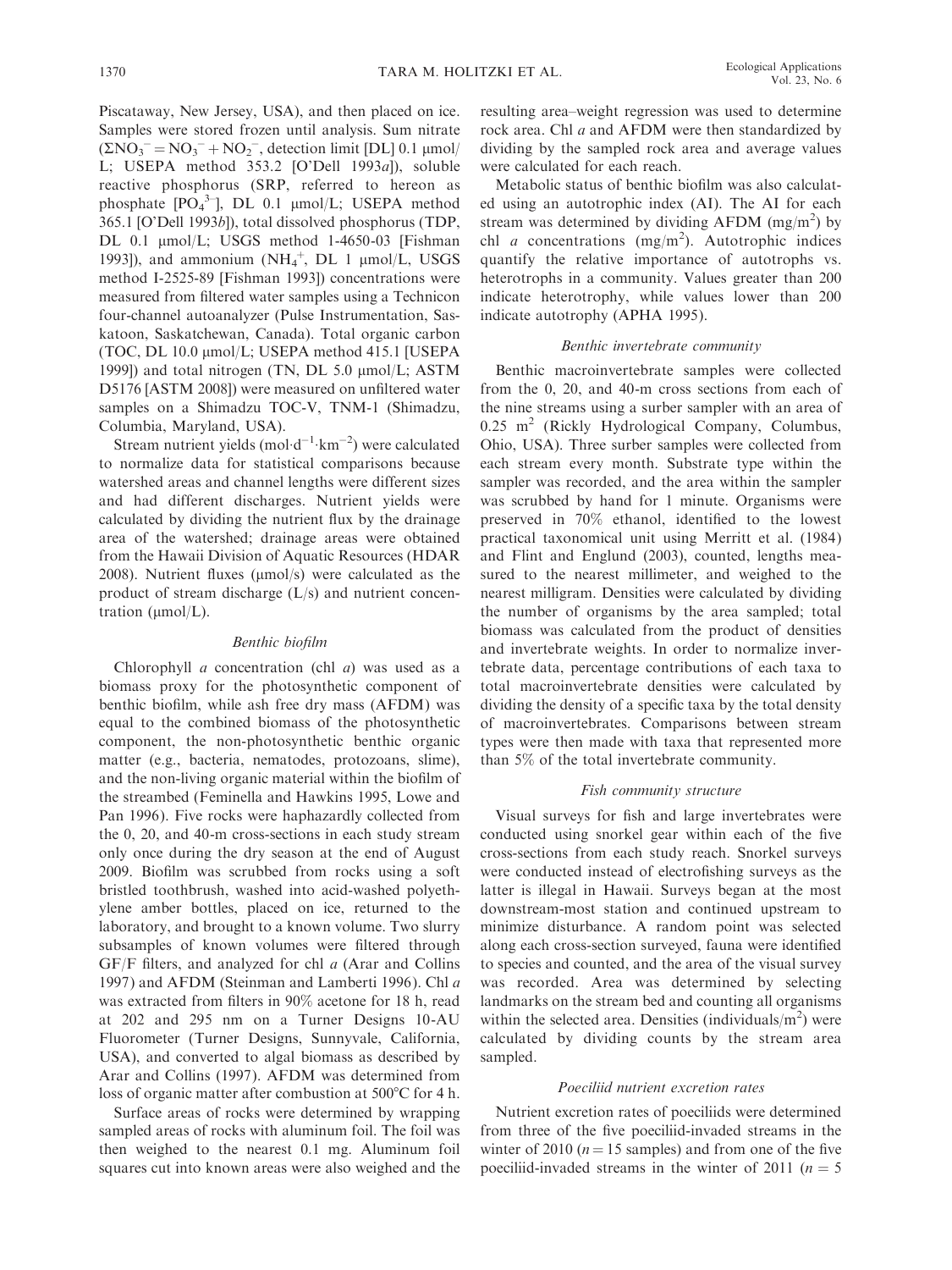samples). Nutrient excretion rates of native gobies were also determined from two of the four poeciliid-free streams in the winter of 2011 ( $n = 10$  samples). Stream water was collected within an acid-washed plastic 1-L amber bottle from which 250 mL was filtered through a pre-combusted GF/F filter, and placed into one of five acid-washed plastic bags. An individual exotic P. reticulata or native Lentipes concolor (Gill 1860) (goby) was then placed into each bag. Fish were randomly selected from the stream using hand nets to ensure individuals represented populations in streams. Three acid-washed bags without fish were filled with 250 mL of filtered stream water and used as controls. After 60 minutes, fish were removed from each bag, weighed, and 50 mL of water from the bag was filtered through a pre-combusted GF/F filter and immediately placed on ice. Water samples were stored frozen until analysis. Water was analyzed for  $\Sigma NO_3^-$ ,  $PO_4^{3-}$ , NH<sub>4</sub><sup>+</sup>, TDP, and total dissolved nitrogen (TDN, same analytical method as TN) using methods described earlier. Nutrient concentrations in control bags were assumed to represent initial nutrient concentrations and were subtracted from the nutrient concentrations in fish bags. These corrected values were then used to calculate fish excretion rates ( $\mu$ mol·g<sup>-1</sup>·h<sup>-1</sup>) as described in Schauss et al. (1997). Contributions of fish excretion to streams  $(\mu$ mol·m<sup>-2</sup>·h<sup>-1</sup>) were determined by

fish<sub>contribution</sub>

 $=$  fish<sub>excretion rate</sub>  $\times$  fish density  $\times$  fish mass.  $(1)$ 

### Total nitrogen standing stock

Standing stocks of N in benthic biofilm, invertebrates, and fish were compared between two poeciliid-free and three poeciliid streams. Samples were collected, sorted, and rinsed clean in deionized water, and stored at  $4^{\circ}$ C until processed. Samples were then dried at  $60^{\circ}$ C to a constant mass, homogenized using a Wig-L-Bug grinding mill (Reflex Analytical Corporation, Ridgewood, New Jersey, USA), weighed, and packed into tin cups for percentage N analysis using a Costech Elemental Analyzer Conflo III (Costech Instumentation, Valencia, California. USA). N standing stocks from poeciliid and poeciliid-free streams were the product of biomass and percentage N data measured from AFDM, invertebrates, and native and exotic fish.

# Statistical analyses

Pearson's product moment correlations were used to examine associations between poeciliid densities and stream nutrient concentrations, fluxes, yields, percentage contribution of individual invertebrate groups (e.g., chironomids, flatworms), and total macroinvertebrate densities in both poeciliid-free and poeciliid streams.

Because Pearson's correlation cannot detect differences between seasons, data were also compared between streams and seasons using two-way analysis of variance (ANOVA) for physicochemical parameters, stream nutrient yields, macroinvertebrate densities, percentage contribution of individual taxa to total invertebrate densities in each stream, as well as native and invasive fish densities. Fixed effects included stream (poeciliid vs. poeciliid-free) and season (wet vs. dry), as well as all two-way interactions. If data did not meet assumptions of normality, they were either  $log(x + 1)$  or square-root transformed.  $NH_4^+$  data were rank transformed (Potvin and Roff 1993). Two-sample  $t$  tests were used to compare N standing stock, fish excretion rates, chl a concentrations, AFDM, and AI values between stream types (poeciliid and poeciliid-free).

Community structure of algae, macroinvertebrates, and fish (natives and invasives) were compared between stream types and seasons by creating Bray-Curtis similarity matrices using densities from microscope slides, surber samples, or visual surveys, respectively. Data were then arranged into a two-dimensional ordination space using a nonmetric multidimensional scaling (NMDS) test. NMDS analysis allows data to be visually explored for patterns of similarity and examines the factors responsible for any differences (e.g., presence or absence of poeciliids). NMDS tests were run on square-root-transformed data.

A one-way analysis of similarity (ANOSIM) was used to compare community structure of algae between stream types because algae were collected only once. A two-way ANOSIM was also used to compare community structure of macroinvertebrates and fish between stream types and between seasons. ANOSIM estimates community similarity using community composition and taxa abundance in a nonparametric permutation procedure applied to a Bray-Curtis similarity matrix (Clarke 1993). Macroinvertebrate and algal densities were square-root transformed, while fish densities were  $log(x + 1)$ -transformed prior to analysis. If significant differences were determined from ANOSIM, species responsible for those differences were identified using a similarity of percentage (SIMPER), which measures dissimilarity by making pairwise comparisons of abundances between stream type and season. Species were then ranked in order of their percentage contribution to dissimilarity.

All Pearson's product moment correlations, ANOVAs, and  $t$  tests were conducted using SYSTAT 11 (SPSS, Chicago, Illinois, USA). NMDS, ANOSIM, and SIMPER analyses were conducted using Primer 6 (Primer-E, Lutton, UK) (Clarke and Warwick 2001).

# RESULTS

# Physicochemical parameters

Percentage light, temperature, specific conductivity, dissolved oxygen, pH, and wetted stream widths were similar between poeciliid and poeciliid-free streams, as well as between seasons (wet and dry). Discharge was two times higher in the wet season than the dry season  $(df=1,6, F=17.135, P < 0.05;$  Table 1). To determine if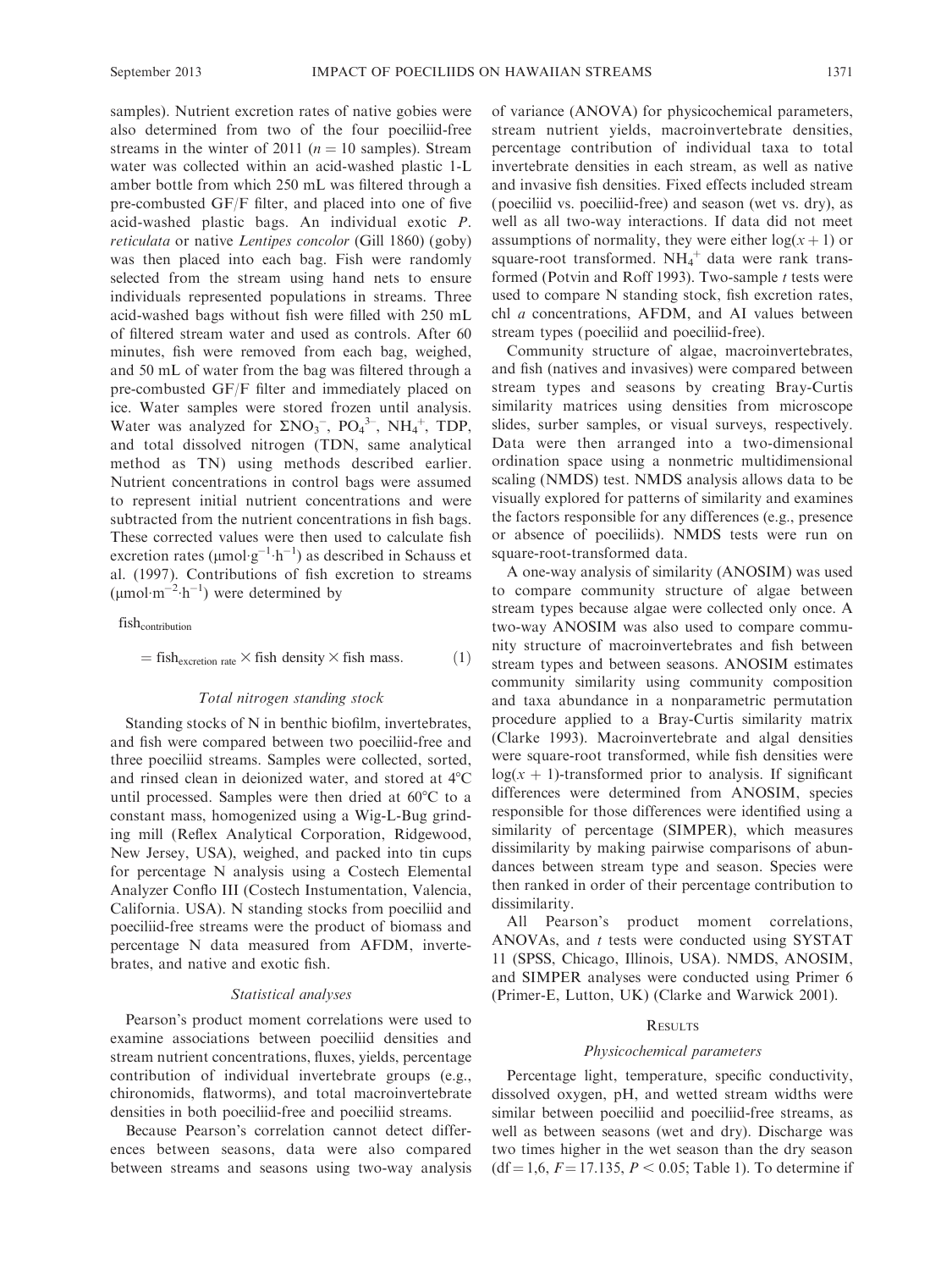TABLE 1. Values of stream parameters in poeciliid-free (PF) and poeciliid (P) streams along the Hāmākua coast of the island of Hawai'i, Hawaii, USA.

|                           | Wet season      |                 | Dry season      |                 |
|---------------------------|-----------------|-----------------|-----------------|-----------------|
| Parameter                 | PF              | Р               | PF              |                 |
| pH                        | $7.9 \pm 0.1$   | $7.9 \pm 0.3$   | $8.0 \pm 0.0$   | $8.0 \pm 0.1$   |
| DO (mg/L)                 | $8.8 \pm 0.3$   | $8.8 \pm 0.1$   | $8.5 \pm 0.3$   | $8.3 \pm 0.1$   |
| DO(%)                     | $98.7 \pm 2.8$  | $101.0 \pm 1.0$ | $98.4 \pm 2.6$  | $97.3 \pm 1.2$  |
| Temperature $(^{\circ}C)$ | $21.1 \pm 0.5$  | $21.9 \pm 0.5$  | $22.7 \pm 0.3$  | $23.3 \pm 0.2$  |
| Sp. Cond. $(\mu s/cm)$    | $97.1 \pm 10.0$ | $103.6 \pm 5.6$ | $99.7 \pm 11.4$ | $98.5 \pm 8.9$  |
| Light $(\%)$              | $17.1 \pm 5.7$  | $11.2 \pm 5.2$  | $12.9 \pm 5.2$  | $12.4 \pm 13.8$ |
| Discharge $(m^3/s)$       | $1.03 \pm 0.3$  | $1.04 \pm 0.4$  | $0.41 \pm 0.1$  | $0.42 \pm 0.1$  |
| Wetted widths (m)         | $4.7 \pm 0.4$   | $4.1 \pm 0.4$   | $4.2 \pm 0.5$   | $3.2 \pm 0.2$   |

*Notes:* Values are means  $\pm$  SE. Abbreviations are: DO, dissolved oxygen concentration; Sp. Cond., specific conductivity, and light, percentage light transmission (a ratio of light in the stream to light outside of the stream). Boldface type highlights significant differences between seasons ( $P < 0.05$ ).

streams were different without the two sites with higher human population densities, the two-way ANOVA's were run without these streams. The results did not change from the original analysis with these streams removed.

# Nutrient dynamics

Correlations between nutrient concentration and fish densities were variable.  $\Sigma NO_3^-$ ,  $NH_4^+$ , and TN concentrations were significantly and positively correlated to poeciliid fish density. Correlations between  $PO_4^{-3}$  and TOC concentrations with invasive fish densities were not significant.

 $\Sigma NO_3^-$  yields were eight times higher in poeciliid streams than in poeciliid-free streams (df = 1,8,  $F =$ 17.39,  $P < 0.01$ ), as well as between the wet and dry season (df = 1,8,  $F = 14.76$ ,  $P < 0.05$ ; Table 2). TN yields were six times higher in poeciliid streams than in poeciliid-free streams (df = 1,8,  $F = 6.671, P < 0.05$ ), and five times higher in the wet season than in the dry season (df = 1,8,  $F = 5.417$ ,  $P < 0.05$ ). TOC yields were five times higher in poeciliid streams than in poeciliidfree streams (df = 1,8,  $F = 12.14, P < 0.01$ ), but were similar between seasons.  $NH_4^+$  and  $PO_4^{3-}$  yields were similar between stream types and seasons (Table 2).

#### Benthic biofilm

Chl  $a$  concentrations were  $1.3\times$  higher in poeciliid streams  $(16.7 \pm 4.44 \text{ mg/m}^2)$  than in poeciliid–free

streams (12.5  $\pm$  6.56 mg/m<sup>2</sup>), but differences were not significant. AFDM was three orders of magnitude greater than chl a concentrations and significantly higher in poeciliid streams (37.7  $\pm$  3.67 g/m<sup>2</sup>) than in poeciliid-free streams (28.1  $\pm$  5.99 g/m<sup>2</sup>;  $P < 0.05$ ,  $t =$ -2.72; Fig. 2). Autotrophic index (AI) values were indicative of heterotrophic conditions, but were not significantly different between poeciliid-free (3270  $\pm$ 865) and poeciliid streams (2990  $\pm$  740).

# Benthic invertebrate community

Total invertebrate densities were higher in poeciliidfree streams than poeciliid streams in the wet (913.4  $\pm$ 294.3 vs. 734.1  $\pm$  356.2 individuals/m<sup>2</sup>) and dry season  $(3300.7 \pm 1131.6 \text{ vs. } 2761.9 \pm 925.8 \text{ individuals/m}^2)$ , although this pattern was not significant. Chironomids were the most abundant macroinvertebrate collected, followed by the exotic trichopterans Cheumatopsyche analis and Hydroptila sp., the flatworm Dugesia sp., and then oligochaetes and ostracods (Table 3). All of these species were present throughout the sampling period, except Hydroptila sp., which were only present during the last wet season sampling event and throughout the dry season. Macroinvertebrates that represented less than 5% of total macroinvertebrate densities included: coleopterans, collembolans, hemipterans, lepidopterans, amphipods, polychaetes, arachnids, and formicids.

Percentage contributions of chironomids to total invertebrate densities were significantly and negatively

TABLE 2. Nutrient yields  $(mol \cdot d^{-1} \cdot km^{-2})$  in poeciliid-free (PF) and poeciliid (P) streams along the Hāmākua coast of Hawai'i.

|                                                                                       |                                                                                    | Wet season                                                                             | Dry season                                                                           |                                                                                                     |
|---------------------------------------------------------------------------------------|------------------------------------------------------------------------------------|----------------------------------------------------------------------------------------|--------------------------------------------------------------------------------------|-----------------------------------------------------------------------------------------------------|
| Yields                                                                                | PF                                                                                 |                                                                                        | PF                                                                                   |                                                                                                     |
| $\Sigma NO_3^-$<br>$NH_4$ <sup>+</sup><br>TN.<br><b>TOC</b><br>$\overline{PO_4}^{3-}$ | $2.5 \pm 0.8$<br>$3.7 \pm 3.1$<br>$7.0 \pm 1.3$<br>$69.1 \pm 6.2$<br>$0.4 \pm 0.2$ | $20.9 \pm 0.5$<br>$3.9 \pm 3.0$<br>$12.3 \pm 2.2$<br>$117.2 \pm 25.9$<br>$0.5 \pm 0.2$ | $0.6 \pm 0.2$<br>$0.2 \pm 0.2$<br>$9.5 \pm 2.4$<br>$215.0 \pm 48.3$<br>$0.2 \pm 0.0$ | $2.5 \pm 0.5$ **<br>$0.4 \pm 0.2$<br>$9.5 \pm 2.0$<br>$238 \pm 37.0$ <sup>**</sup><br>$0.2 \pm 0.1$ |

*Notes:* Values are means  $\pm$  SE. Boldface type highlights significant differences between seasons  $(P < 0.05)$ , while asterisks represents significant differences between stream type. \*  $P < 0.05$ ; \*\*  $P < 0.01$ .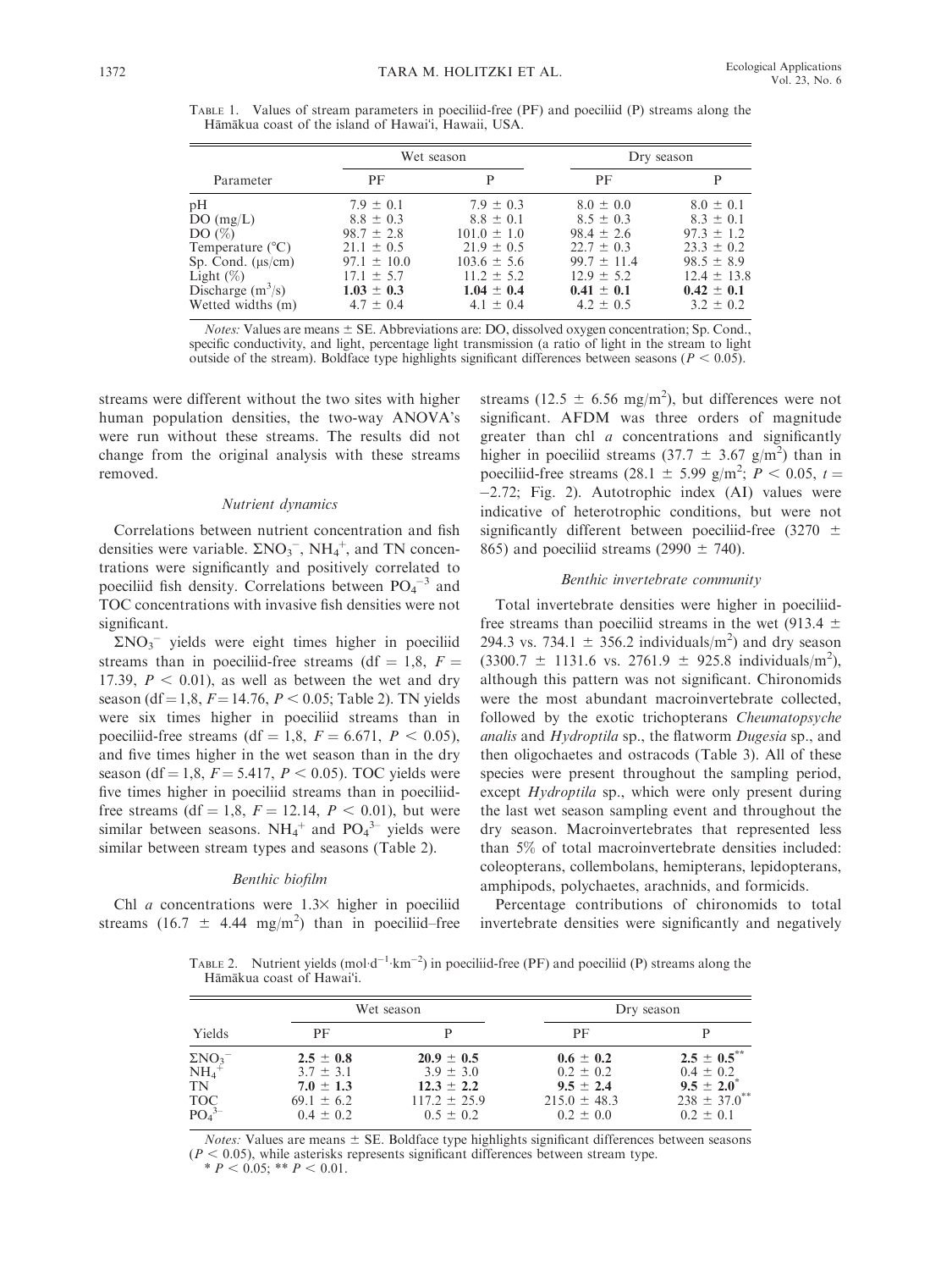

FIG. 2. Benthic biofilm chlorophyll a (chl a) and ash-free dry mass (AFDM) values (mean  $\pm$  SE) in poeciliid-free and poeciliid streams along the Hāmākua Coast of Hawai'i.

correlated to poeciliid densities ( $r = -0.47$ ,  $P < 0.01$ ), while percentage contributions of Dugesia sp. were significantly and positively correlated to poeciliid densities ( $r = 0.55$ ,  $P < 0.001$ ). Percentage contributions of oligochaetes were significantly and negatively correlated to percentage contributions of native fish  $(r =$  $-0.331, P < 0.05$ ).

Comparisons of macroinvertebrate data between stream types revealed that average percentage contributions of chironomids were  $1.6 \times$  lower in poeciliid streams (31.4\%  $\pm$  5.1\%) than in poeciliid-free streams  $(51.2\% \pm 5.9\%; df = 1,8, F = 8.94, P < 0.05)$ . Average percentage contributions of Hydroptila sp. were also 1.6 $\times$  lower in poeciliid streams (7.7\%  $\pm$  2.4\%) than in poeciliid-free streams (12.0%  $\pm$  5.4%; df = 1,8, F = 9.02,  $P < 0.05$ ). In contrast, average densities and percentage contributions of C. analis, Dugesia sp., oligochaetes, and ostracods were all higher in poeciliid streams compared to poeciliid-free streams (Fig. 3), although none of these patterns were significant.

Total invertebrate biomass was higher in poeciliid streams  $(264.2 \pm 81.3 \text{ mg/m}^3)$  than in poeciliid-free streams (159.3  $\pm$  36.8 mg/m<sup>3</sup>). Average biomass of C. analis and Dugesia sp. was higher in poeciliid streams compared to poeciliid-free streams in the dry season

(Table 4), although these patterns were not significant. Average biomass of Hydroptila sp. and chironomids was two times higher in poeciliid-free streams than poeciliid streams, although these patterns were not significant.

Visual exploration of macroinvertebrate densities using NMDS plots revealed some separation between macroinvertebrate communities from poeciliid and poeciliid-free streams (Fig. 4). ANOSIM results revealed significant, but weak differences between stream types  $(R = 0.1, P < 0.05)$  and between seasons  $(R = 0.13, P <$ 0.05). These weak correlations were attributed to differences in densities of chironomids, C. analis, and Hydroptila sp., each of which contributed to 22%, 18%, and 14% of dissimilarity, respectively.

# Fish community structure

Native fish communities were dominated by L. concolor, which represented 49–56% of the native fish observed in poeciliid and poeciliid-free streams, respectively. Awaous guamensis (Valenciennes 1837) (goby) represented 30–51% of the native fish in poeciliid-free and poeciliid streams, respectively. Sicyopterus stimpsoni were present only in poeciliid-free streams and represented 14% of native fish observed. Invasive fish

TABLE 3. Macroinvertebrate densities (individuals/ $m<sup>2</sup>$ ) in poeciliid-free (PF) and poeciliid (P) streams collected with a surber sampler along the Hāmākua coast of Hawai'i.

|                          | Wet season        |                   | Dry season         |                    |
|--------------------------|-------------------|-------------------|--------------------|--------------------|
| Macroinvertebrate groups | PF                |                   | PF                 |                    |
| Cheumatopsyche analis    | $87.5 \pm 32.8$   | $127.0 \pm 9.8$   | $905.0 \pm 245.8$  | $1166.2 \pm 651.7$ |
| Hydroptila sp.           | $34.2 \pm 18.2$   | $72.6 \pm 72.0$   | $630.2 \pm 213.2$  | $350.0 \pm 125.7$  |
| Chironomidae             | $666.2 \pm 207.7$ | $339.3 \pm 207.8$ | $1383.6 \pm 465.1$ | $799.3 \pm 88.6$   |
| Ostracoda                | $0.4 \pm 0.2$     | $5.9 \pm 2.8$     | $0.9 \pm 0.5$      | $1.5 \pm 0.9$      |
| Dugesia sp.              | $34.7 \pm 13.2$   | $95.2 \pm 43.1$   | $131.1 \pm 80.8$   | $191.1 \pm 21.7$   |
| Oligochaete              | $25.8 \pm 11.2$   | $42.9 \pm 4.2$    | $42.2 \pm 36.4$    | $114.7 \pm 23.0$   |
| Other                    | $64.6 \pm 11.0$   | $51.2 \pm 16.5$   | $207.7 \pm 89.8$   | $139.1 \pm 14.2$   |

*Notes:* Values are means  $\pm$  SE. The group "other" includes invertebrates that represented less than 5% of the total invertebrate densities. These are coleopterans, collembolans, hemipterans, lepidopterans, amphipods, polychaetes, arachnids, and formicids.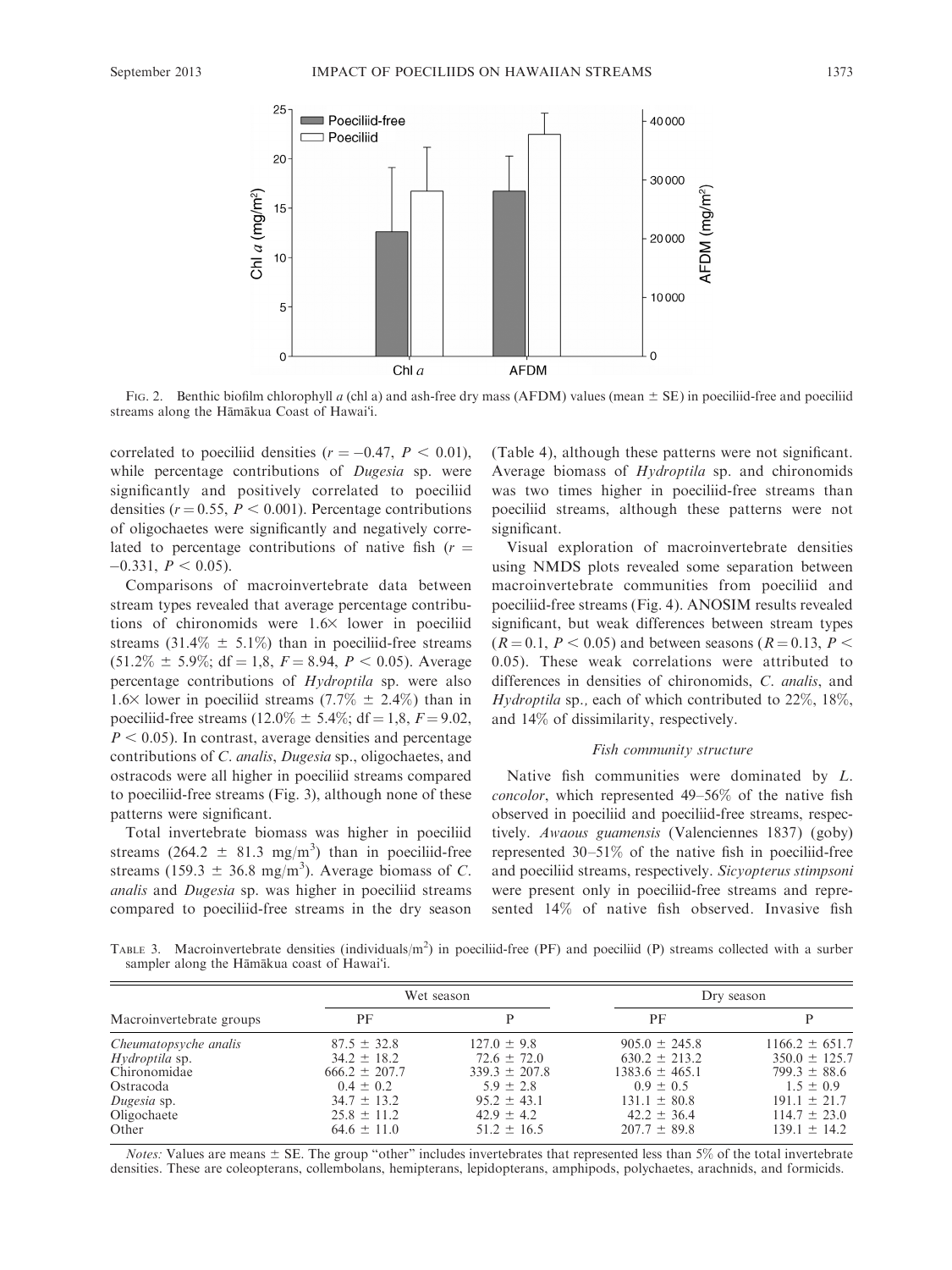

FIG. 3. Contributions of various taxa to total macroinvertebrates in poeciliid-free and poeciliid streams, as well as season (wet and dry), on the Hāmākua Coast of Hawai'i. Values are means. The group "other" includes any macroinvertebrate taxon that contributed <5% to total macroinvertebrate densities. These are coleopterans, collembolans, hemipterans, lepidopterans, amphipods, polychaetes, arachnids, and formicids.

communities in poeciliid streams were dominated by X. helleri and P. reticulata. Although these two species were present throughout this study, X. helleri densities were 57% higher than P. reticulata densities in the wet season, while *P. reticulata* densities were 55% higher than *X*. helleri in the dry season, although neither pattern was significant (Table 5).

Native fish densities, averaged over species and season, were nearly two times lower in streams with poeciliids  $(0.86 \pm 0.2 \text{ fish/m}^2)$  than in streams without poeciliids  $(1.60 \pm 0.3 \text{ fish/m}^2; df = 1.44, F = 8.23, P <$ 0.01). Native fish densities averaged across poeciliid and poeciliid-free streams were not significantly different between dry (1.30  $\pm$  0.3 fish/m<sup>2</sup>) and wet seasons (1.02

TABLE 4. Macroinvertebrate biomass  $(mg/m<sup>3</sup>)$  in poeciliid-free (PF) and poeciliid (P) streams collected with a surber sampler along the Hamakua coast of Hawai'i, for a concurrent study in the dry season.

|                                                                             | <b>Biomass</b>                                                                              |                                                                                            |
|-----------------------------------------------------------------------------|---------------------------------------------------------------------------------------------|--------------------------------------------------------------------------------------------|
| Macroinvertebrate groups                                                    | PF                                                                                          |                                                                                            |
| C. analis<br>Hydroptila sp.<br>Chironomidae<br>Dugesia sp.<br>Total biomass | $90.6 \pm 41.1$<br>$12.8 \pm 3.1$<br>$34.6 \pm 12.5$<br>$21.3 \pm 13.1$<br>$159.3 \pm 36.8$ | $204.9 \pm 88.4$<br>$6.8 \pm 2.9$<br>$16.7 \pm 8.9$<br>$35.8 \pm 16.4$<br>$264.2 \pm 81.3$ |

*Notes:* Values are means  $\pm$  SE. There were no significant differences observed.

 $\pm$  0.3 fish/m<sup>2</sup>). In contrast, poeciliid densities from poeciliid streams were  $2.5 \times$  lower in the wet (10.0  $\pm$  3.0 fish/m<sup>2</sup>) than the dry season (24.4  $\pm$  3.7 fish/m<sup>2</sup>). NMDS and ANOSIM analyses revealed no significant differences in fish community structure between stream types or seasons.



FIG. 4. Nonmetric multidimensional scaling (NMDS) plots of macroinvertebrate community structure from poeciliid-free and poeciliid streams on the Hāmākua coast of Hawai'i, determined from individual species densities (individuals/ $m<sup>2</sup>$ ) using Bray-Curtis similarity index and poeciliid-free and poeciliid as grouping factors. Data were square-root transformed.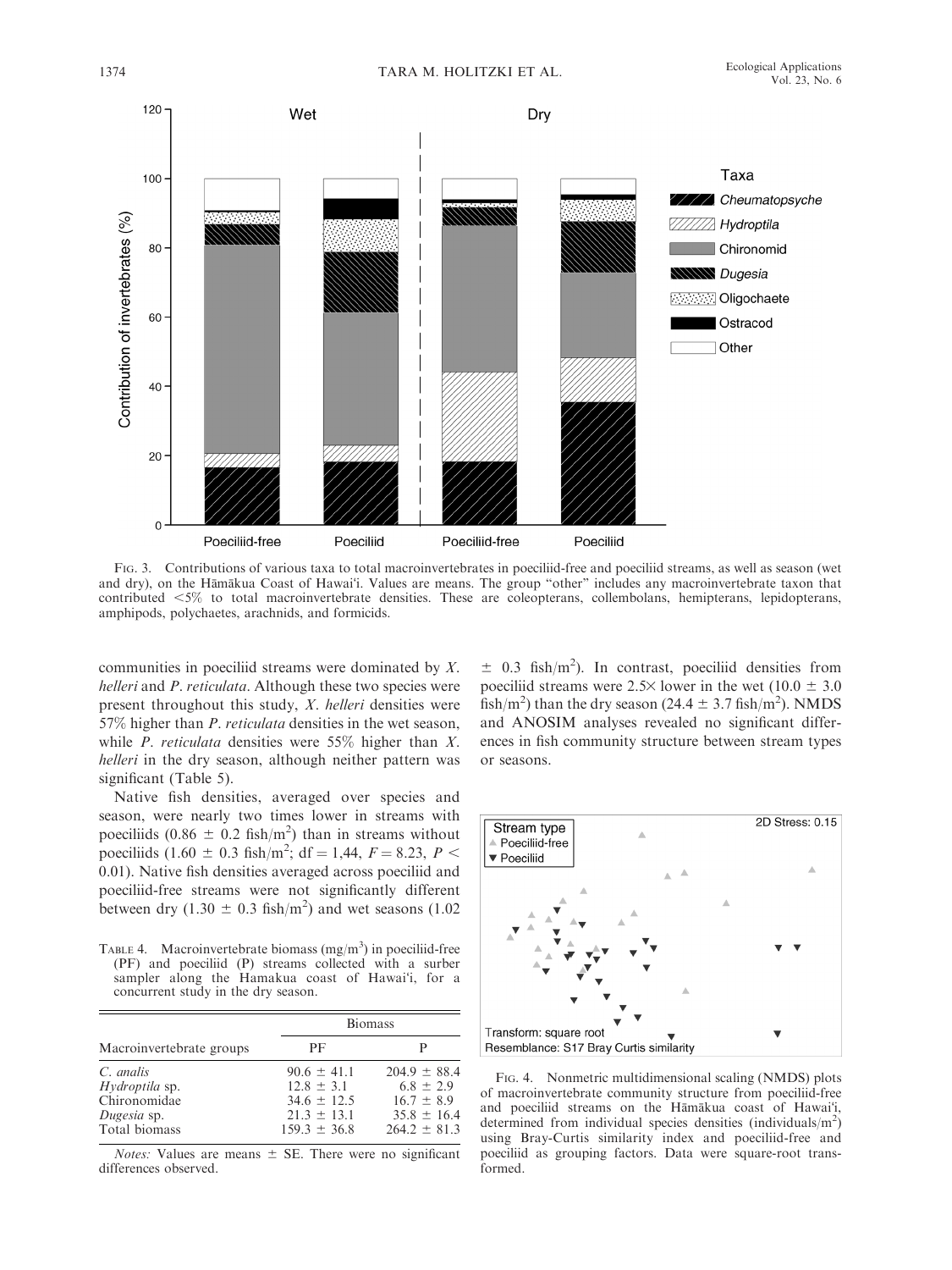TABLE 5. Fish densities (individuals/ $m<sup>2</sup>$ ) in poeciliid-free (PF) and poeciliid (P) streams along the Hāmākua coast of Hawai'i.

|                       | Wet season    |                | Dry season    |                |
|-----------------------|---------------|----------------|---------------|----------------|
| <b>Species</b>        | РF            |                | PF            |                |
| Lentipes concolor     | $1.8 \pm 0.3$ | $1.1 \pm 0.2$  | $2.5 \pm 0.7$ | $2.0 \pm 0.5$  |
| Awaous guamensis      | $1.1 \pm 0.3$ | $1.5 \pm 0.3$  |               | $2.0 \pm 0.4$  |
| Sicyopterus stimpsoni | $0.5 \pm 0$   |                |               |                |
| Poecilia reticulata   |               | $8.0 \pm 4.8$  |               | $17.1 \pm 3.0$ |
| Xiphophorus helleri   |               | $10.5 \pm 3.0$ |               | $14.0 \pm 7.8$ |

*Notes:* Values are means  $\pm$  SE. Fish species in bold type are native species, while the remaining two are invasive species.

#### Poeciliid excretion experiment

In the fish excretion experiment, native L. concolor mass averaged 1.71  $\pm$  0.39 g, while *P. reticulata* fish mass averaged  $0.44 \pm 0.04$  g. Concentrations of N and P from fish excretion experiment bags were higher than the control bags. Concentrations of  $NH_4^+$  and  $\Sigma NO_3^$ increased with the addition of fish (Table 6). Production rates of  $\Sigma NO_3^-$  (18.1  $\pm$  3.3 µmol·m<sup>-2</sup>·h<sup>-1</sup>;  $P < 0.05$ ,  $t =$  $-4.22$ ), NH<sub>4</sub><sup>+</sup> (18.1  $\pm$  3.1 µmol·m<sup>-2</sup>·h<sup>-1</sup>;  $P < 0.05$ ,  $t =$  $-4.52$ ), and TDN (47.2  $\pm$  4.1 µmol·m<sup>-2</sup>·h<sup>-1</sup>;  $P < 0.05$ , t  $=$  -6.427) by *P. reticulata* were significantly higher than those of native L. concolor  $(2.54 \pm 1.58, 6.76 \pm 0.79,$ 14.8  $\pm$  2.80 µmol·m<sup>-2</sup>·h<sup>-1</sup>, respectively). Poecilia retic*ulata* populations also produced more  $PO_4^{3-}$  (1.10  $\pm$ 0.01  $\mu$ mol·m<sup>-2</sup>·h<sup>-1</sup>) and TDP (2.62  $\pm$  1.28  $\mu$ mol·m<sup>-2</sup>·h<sup>-1</sup>) than *L. concolor* (0.44  $\pm$  0.10, 0.70  $\pm$ 0.04  $\mu$ mol·m<sup>-2</sup>·h<sup>-1</sup>, respectively), but these differences were not significant.

# Total nitrogen standing stocks

Standing N stocks in benthic biofilm, C. analis, and Dugesia were higher in poeciliid streams (987.42  $\pm$ 123.92, 15.94  $\pm$  6.83, and 2.84  $\pm$  1.07 mg/m<sup>2</sup>, respectively) than in poeciliid-free streams (701.91  $\pm$ 182.89, 5.68  $\pm$  3.19, and 2.13  $\pm$  1.37 mg/m<sup>2</sup>, respectively). Standing N stocks in Hydroptila sp., chironomids, and L. concolor were lower in poeciliid streams (0.53  $\pm$ 0.23, 1.34  $\pm$  0.72, and 0.36 mg/m<sup>2</sup> respectively) than in poeciliid-free streams (1.00  $\pm$  0.26, 2.08  $\pm$  0.71, and 0.52  $\pm$  0.09 mg/m<sup>2</sup> respectively). None of these differences were significant. Standing N stocks in exotic P. *reticulata* (0.74  $\pm$  0.06 mg/m<sup>2</sup>) were 2× greater than native L. concolor (Table 7).

#### **DISCUSSION**

Using Hawaiian streams as model systems, we documented differences in the ecological structure, function, and species abundance of poeciliid vs. poeciliid-free streams. Comparisons of nutrient yields between poeciliid and poeciliid-free streams partially supported our first hypothesis that nutrient yields would be higher in poeciliid streams. Significantly higher  $\Sigma NO_3^-$ , TN, and TOC yields were found in poeciliid streams, while other nutrient yield comparisons showed no trends. Higher biomass of benthic biofilm (AFDM) in poeciliid streams partially supported our second hypothesis, that algal biomass would be greater in poeciliid streams, although chl a was not significantly higher. Macroinvertebrate densities were generally higher in poeciliidfree streams than poeciliid streams, but comparisons of individual macroinvertebrate densities and percentage contributions to total macroinvertebrate densities produced mixed results and only partially supported our third hypothesis, that macroinvertebrate densities would be lower in poeciliid streams. Percentage contributions of chironomids and Hydroptila sp. were significantly lower in poeciliid streams; all other dominant taxa had higher percentage contributions. Finally, the twofold reduction in native fish densities in poeciliid streams supported our fourth hypothesis, that native fish densities would be lower in poeciliid streams. Our data suggest that invasion of streams by poeciliids may be altering the ecological structure, function, and species abundance of those streams. While differences could have also been influenced by conditions that existed prior to poeciliid invasion (e.g., abandoned cesspools or pasturelands), we lacked the before and after data to

TABLE 6. Fish excretion rates and nutrient contributions to streams by fish from native Lentipes concolor in poeciliid-free and invasive Poecilia reticulata in poeciliid streams.

|                                                                                                              | Fish excretion rates ( $\mu$ mol·g <sup>-1</sup> ·h <sup>-2</sup> )                         |                                                                                             | Fish nutrient contribution ( $\mu$ mol·m <sup>-2</sup> ·h <sup>-1</sup> )                    |                                                                                                |
|--------------------------------------------------------------------------------------------------------------|---------------------------------------------------------------------------------------------|---------------------------------------------------------------------------------------------|----------------------------------------------------------------------------------------------|------------------------------------------------------------------------------------------------|
| Nutrient                                                                                                     | L. concolor                                                                                 | P. reticulata                                                                               | L. concolor                                                                                  | P. reticulata                                                                                  |
| $\Sigma NO_3^-$<br>NH <sub>4</sub> <sup>+</sup><br><b>TDN</b><br>PO <sub>4</sub> <sup>3–</sup><br><b>TDP</b> | $0.78 \pm 0.25$<br>$1.94 \pm 0.47$<br>$5.11 \pm 0.93$<br>$0.21 \pm 0.04$<br>$0.22 \pm 0.04$ | $3.35 \pm 1.32$<br>$2.67 \pm 0.59$<br>$7.67 \pm 1.24$<br>$0.18 \pm 0.03$<br>$0.32 \pm 0.09$ | $2.54 \pm 1.58$<br>$6.76 \pm 0.79$<br>$14.80 \pm 2.80$<br>$0.44 \pm 0.08$<br>$0.70 \pm 0.04$ | $18.10 \pm 3.30$<br>$18.10 \pm 3.09$<br>$47.20 \pm 4.08$<br>$1.10 \pm 0.01$<br>$2.62 \pm 1.28$ |

*Note*: Values are means  $\pm$  SE.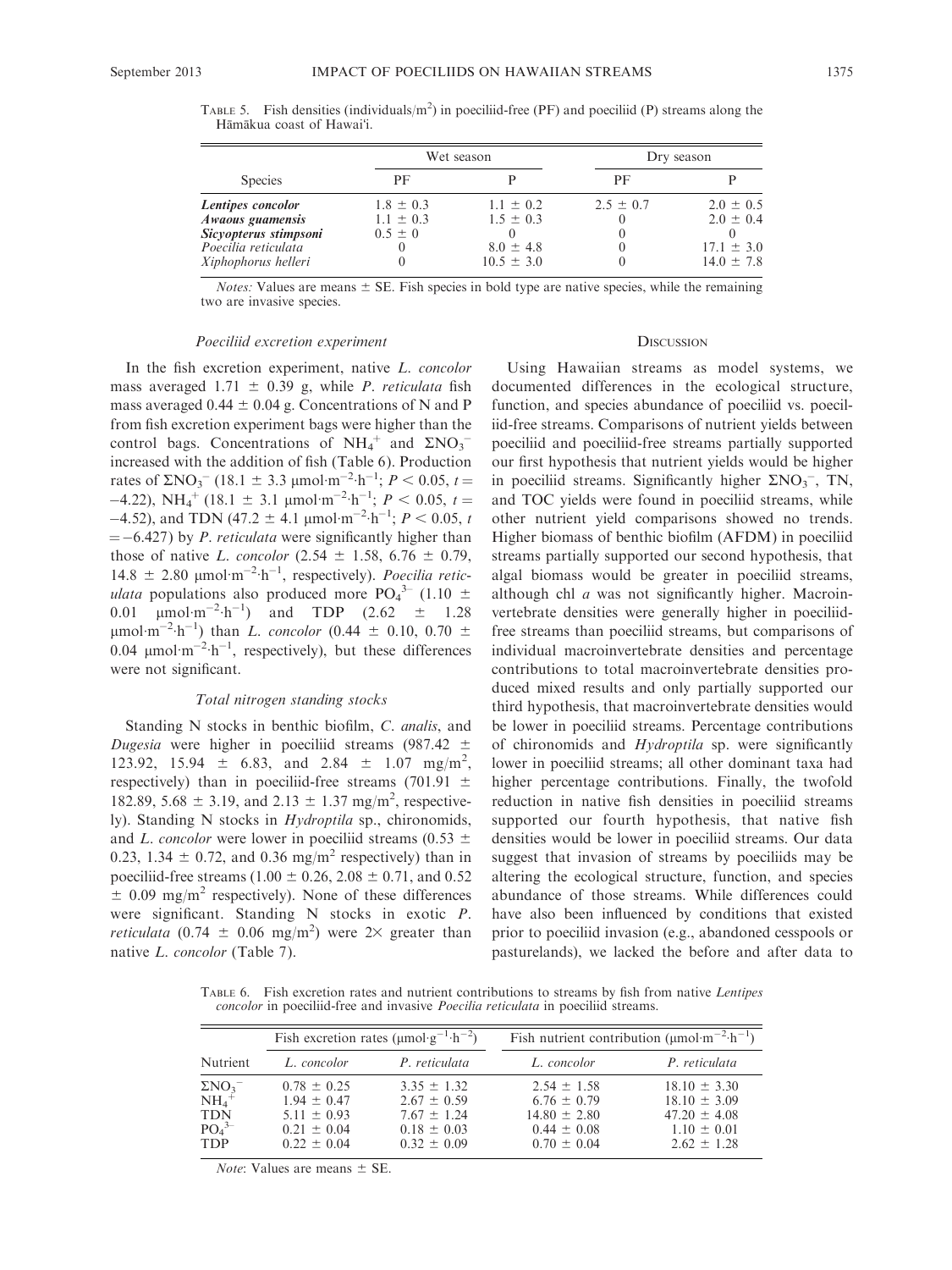Vol. 23, No. 6

TABLE 7. N standing stock  $(mg/m<sup>2</sup>)$  in poeciliid-free and poeciliid streams.

|                 | N standing stock    |                     |  |  |
|-----------------|---------------------|---------------------|--|--|
| <b>Species</b>  | PF                  |                     |  |  |
| L. concolor     | $0.52 \pm 0.09$     | 0.36                |  |  |
| P. reticulata   | <b>NA</b>           | $0.74 \pm 0.06$     |  |  |
| Hydroptila      | $1.00 \pm 0.26$     | $0.53 \pm 0.23$     |  |  |
| Dugesia         | $2.13 \pm 1.37$     | $2.84 \pm 1.07$     |  |  |
| $C.$ analis     | $5.68 \pm 3.19$     | $15.9 \pm 6.83$     |  |  |
| Chironomid      | $2.08 \pm 0.71$     | $1.34 \pm 0.72$     |  |  |
| Benthic biofilm | $701.91 \pm 182.89$ | $987.42 \pm 182.89$ |  |  |

*Notes:* Values are means  $\pm$  SE. Fish were not present in PF streams; therefore NA represents not available. Only one native fish was found in P streams; therefore, no SE is shown.

address this. Future studies using controlled mesocosms would validate that the environmental changes reported here are a direct result of poeciliid invasion.

# Impacts of exotic poeciliids on stream nutrient dynamics

Fish are an important component of nutrient cycling in aquatic ecosystems (Tátrai and Istvánovics 1986, Vanni 2002, Vanni et al. 2006, McIntyre et al. 2008). While the importance of nutrient inputs from fish in meeting the nutrient demands of temperate streams has recently been questioned, it appears that they may be more important in the nutrient cycling of tropical streams (Wilson and Xenopoulos 2011). The ingestion of particulate nutrients (e.g., detritus, phytoplankton, animal tissue) by fish, and the ultimate excretion of more readily available, dissolved nutrients is an important nutrient source that supports aquatic microbial and primary production (Vanni 2002). Thus, the establishment of high densities of exotic omnivorous fish such as poeciliids was expected to increase concentrations of dissolved nutrients in invaded streams. This was evident from the significantly higher nutrient yields reported from poeciliid-invaded streams, as well as significantly higher nutrient excretion rates from poeciliids compared to native gobies. While the primary form of N excreted by fish is  $NH_4^+$  (McIntyre et al. 2008),  $\Sigma NO_3^-$  also proved to be a large component of dissolved inorganic nitrogen that accumulated in our excretion experiments, and sometimes its accumulation was even greater than NH4 <sup>þ</sup>. Similar results were observed in poeciliid excretion experiments conducted in Hawaiian wetlands, where  $\Sigma NO_3^-$  increased over time in fish excretion bags and represented up to 3% of the dissolved inorganic nitrogen pool (MacKenzie and Bruland 2012; R. MacKenzie, *unpublished data*). Increased  $\Sigma NO_3^-$  may have been due to bacterial nitrification of  $NH_4^+$  excreted from fish within the excretion bags, as bacteria were likely present in the water used in the excretion experiments since it was only filtered through a  $0.7$ - $\mu$ m filter. Nitrifying bacteria may have also been present in the stomachs or mucus layer of the fish used in our excretion experiments. This suggests that excretion studies that ignore  $\Sigma NO_3^-$  contributions may signifi-

cantly underestimate  $NH_4^+$  inputs from aquatic organisms. Additional studies are needed to verify if a portion of NH<sub>4</sub><sup>+</sup> excreted by fish is indeed converted to  $\Sigma NO_3^$ over the duration of excretion experiments. Results from our excretion experiments also suggest that high densities of poeciliids contributed to the increased  $\Sigma NO_3^-$  and TN yields in poeciliid-invaded streams. An alternative explanation for high  $\Sigma NO<sub>3</sub>$  yields in poeciliid streams could be differences in land cover or human population, as N in streams draining Mauna Kea and Kohala watersheds on Hawai'i Island have been positively correlated with these factors (Michaud and Wiegner 2011). However, land cover was similar for all streams sampled in this study, except for one. Additionally, human population densities varied across watersheds and, with the exception of one poeciliid stream, were generally lower than 10 people/ $km^2$ .

 $NH_4^+$  yields were expected and found to be higher in poeciliid streams than poeciliid-free ones, but this trend was not significant. The lack of significance is probably a result of both nitrification, as discussed above, and  $NH_4^+$  uptake by greater levels of benthic biofilm in poeciliid streams. Regardless, it appears that high densities of poeciliids are influencing dissolved N dynamics in invaded streams.

N standing stocks (e.g., benthic biofilm, invertebrates, fish) were compared between poeciliid and poeciliid-free streams in an attempt to identify potential sources for increased N yields observed in poeciliid-invaded streams. Combined N standing stocks of P. reticulata and L. concolor populations in poeciliid-invaded streams were greater than *L. concolor* in poeciliid-free streams, which was due to increased levels of fish biomass from high densities of *P. reticulata*. The higher N from the larger poeciliid biomass in the invaded streams was likely met by consumption of Hydroptila sp. and chironomids by poeciliids (R. A. MacKenzie, T. Holitzki, and K. J. McDermid, unpublished manuscript), as contributions of Hydroptila sp. and chironomids to invertebrate densities and their lower N standing stocks were lower in these streams. In contrast, the N standing stocks of benthic biofilm and C. analis were also much higher in poeciliid streams. Mass balance suggests that these increases in N standing stocks were more than enough to offset N lost from Hydroptila sp. and chironomids. This suggests that a potential poeciliid food resource was not sampled: leaf litter. A recent study conducted in this region using stable isotopes estimated that leaf litter can contribute up to 20% of poeciliid diets (R. A. MacKenzie, T. Holitzki, and K. J. McDermid, unpublished manuscript). Standing stocks of leaf litter from another stream in this region that was of similar size and elevation to the streams sampled in our study ranged from 23.3 to 70.5  $g/m^2$  (Larned 2000). Using an average %N value of 1 for mixed leaf litter (Hughes and Denslow 2005), the N standing stock in leaf litter would be equivalent to 2000–7000 mg/m<sup>2</sup>. As there were no differences in riparian forest structure or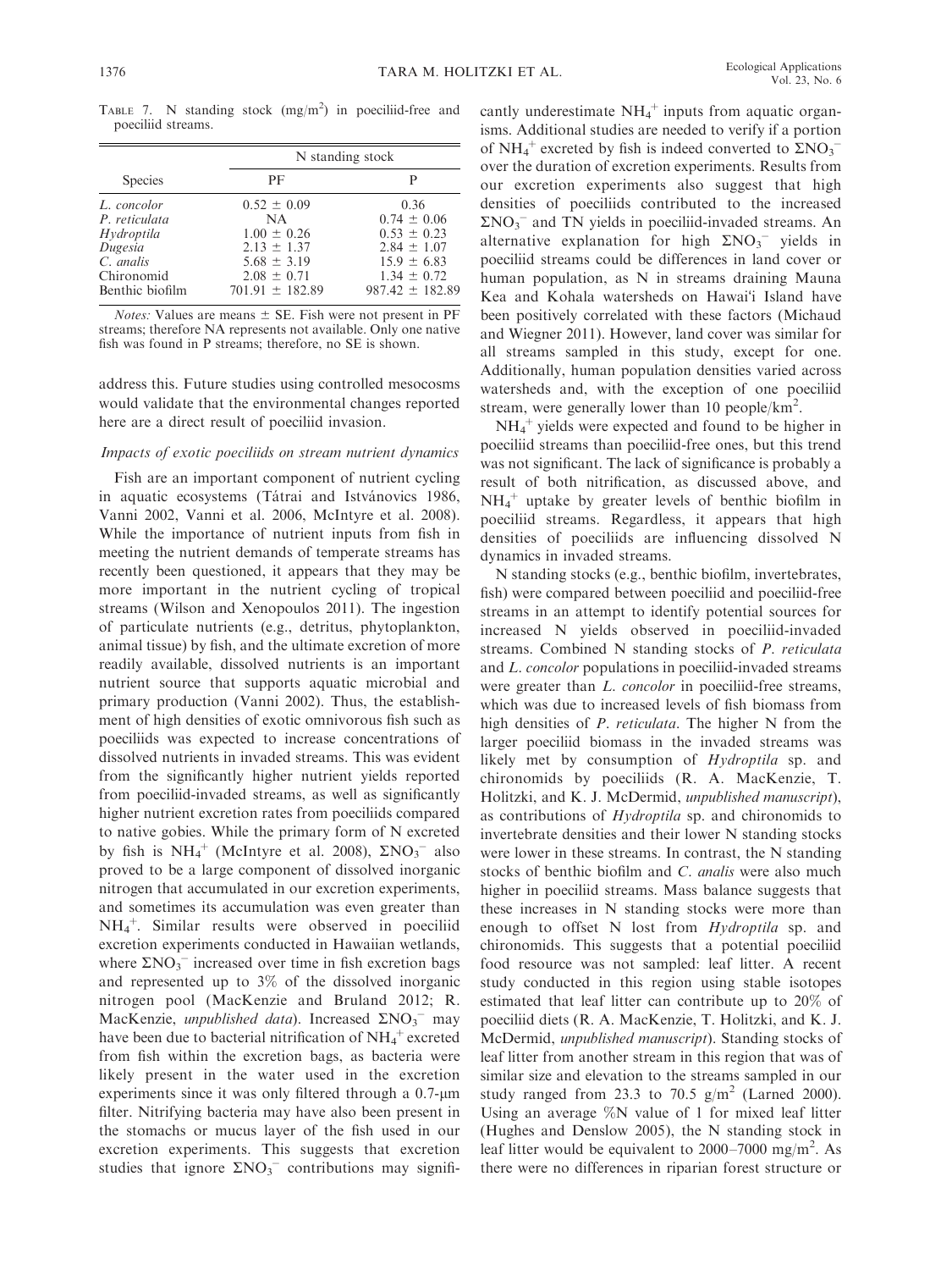canopy cover among our streams, we assumed leaf litter inputs would be similar across our streams, and thus consumption of that litter by P. reticulata may have contributed to additional N inputs in poeciliid streams.

TOC yields were also higher in poeciliid streams. This was attributed to the higher levels of benthic algal and biofilm biomass that occurred in poeciliid streams. As algal cells and other organisms within the benthic biofilm photosynthesize or decompose organic matter, TOC is released into the stream water (Stauss and Lamberti 2002); this pattern has been observed downstream from large benthic algal patches in other systems (Kaplan and Bott 1989, MacKenzie 2008). Higher leaf litter decomposition within the stream may have also contributed to higher levels of TOC in poeciliid streams, especially as increased N levels, that also occurred in poeciliid streams, can stimulate microbial activity and significantly increase leaf decomposition rates (Gergel et al. 1999, Mulkins et al. 2002, MacKenzie 2008). Increased levels of TOC in poeciliid streams may have also been due to sloppy feeding by high densities of poeciliids (Richardson et al. 2009). Differences in riparian forest composition can also influence C inputs to streams and thus C dynamics (Mulkins et al. 2002). However, riparian forest structure was similar across our streams.

# Impacts of poeciliids on stream algal communities

Benthic biofilms in tropical streams are influenced by bottom-up (i.e., nutrient additions, increased sunlight [Mosisch et al. 2001, Flecker et al. 2002, MacKenzie 2008]) and top-down (i.e., grazing [Pringle 1996, Flecker et al. 2002, March et al. 2002]) controls. Higher levels of benthic biofilm biomass in poeciliid streams were attributed to both controls. High N yields in poeciliid streams may have increased benthic biofilm biomass through release from nutrient limitation, as tropical streams are typically N limited (Larned and Santos 2000, Mosisch et al. 2001). Exotic  $P$ . reticulata and  $X$ . helleri have been shown to feed heavily on aquatic macroinvertebrates that commonly feed on benthic biofilm (Arthington 1989, Englund 1999, Atwood et al. 2010). Thus, lower densities of chironomid and  $Hydrop$ tila sp. in poeciliid streams, which were attributed to increased predation from high densities of both poeciliid species, may have released biofilm from grazing pressure, and thus increased biofilm biomass, as several species of chironomids and hydroptilids graze on periphyton (Merritt and Cummins 1996). Significant increases in AFDM and chl a from New Zealand streams invaded by brown trout (Salmo trutta Linn. 1758) were attributed to the combination of invertebrate predation by trout, as well as decreased grazing that occurred via predator avoidance behavior of grazing invertebrates (Flecker and Townsend 1994, McIntosh and Townsend 1996).

High levels of benthic biofilm AFDM reported here, as well as from other tropical streams (MacKenzie 2008; T. Moulton, personal communication), also suggest that Pacific Island streams are heterotrophic ecosystems. This is supported by the fact that the autotrophic index (AI) values for both poeciliid-free and poeciliid stream types were much higher (2990 to 67 300) than the 200 value that delineates heterotrophic from autotrophic ecosystems in temperate streams (Uehlinger and Brock 2005, Feio et al. 2010). Previous studies have suggested that Pacific Island streams are heterotrophic (LaPerriere 1995, MacKenzie 2008), which may be largely influenced by light limitation (Larned and Santos 2000, MacKenzie 2008), and possible high leaf litter inputs that occur year-round (Larned 2000). Higher levels of benthic biofilm AFDM in poeciliid streams compared to poeciliid-free ones, coupled with higher AI values in poeciliid streams and the lack of difference in chl a values, suggests that the invasion of streams by poeciliids may alter benthic biofilms by increasing the abundance of heterotrophic organisms. Additional studies are needed to identify how and the mechanisms by which benthic biofilms change with invasion by exotic organisms.

# Impacts of poeciliids on stream macroinvertebrate communities

Fish can also influence macroinvertebrate communities in streams, although the magnitude and direction of that influence varies across systems (see Wallace and Webster 1996). High densities of exotic fish can significantly lower invertebrate densities in streams (Flecker and Townsend 1994, Kido et al. 1999, Baxter et al. 2004) and other aquatic ecosystems (Schindler and Parker 2002, Capps et al. 2009). However, it is not clear if reduced invertebrate densities are due to direct predation or from predator avoidance (Nyström et al. 2003, Capps et al. 2009). Closer examination of community structure from our study revealed that the decrease in total invertebrate densities was largely due to lower chironomid densities in poeciliid streams. The microcaddisfly, Hydroptila sp., also had lower densities in poeciliid streams, but only in the dry season. The lack of differences in the wet season was due to the general absence of Hydroptila sp. from all stream samples. Hydroptila sp. were likely present, but in their earlier instars that can easily pass through the  $250$ - $\mu$ m mesh of our surber samplers (McIntosh et al. 2003). In contrast, densities of C. analis, ostracods, and oligochaetes were all higher in poeciliid streams. Decreased densities of chironomids and hydroptilids in poeciliid streams were likely due to predation, especially as chironomids have been shown to be a dominant component in poeciliid diets (Arthington 1989, Bassar et al. 2010) and are small enough (chironomid mean length  $3.3 \pm 0.32$  mm), to be eaten by *P. reticulata* (mean gape  $1.45 \pm 0.07$  mm) and X. helleri (mean gape 2.11  $\pm$  0.18 mm). Higher densities of C. analis and oligochaetes may have been due to their larger size (mean length 7.3  $\pm$  1.5 and 10.3  $\pm$  2.0 mm, respectively) relative to the mouth size of either species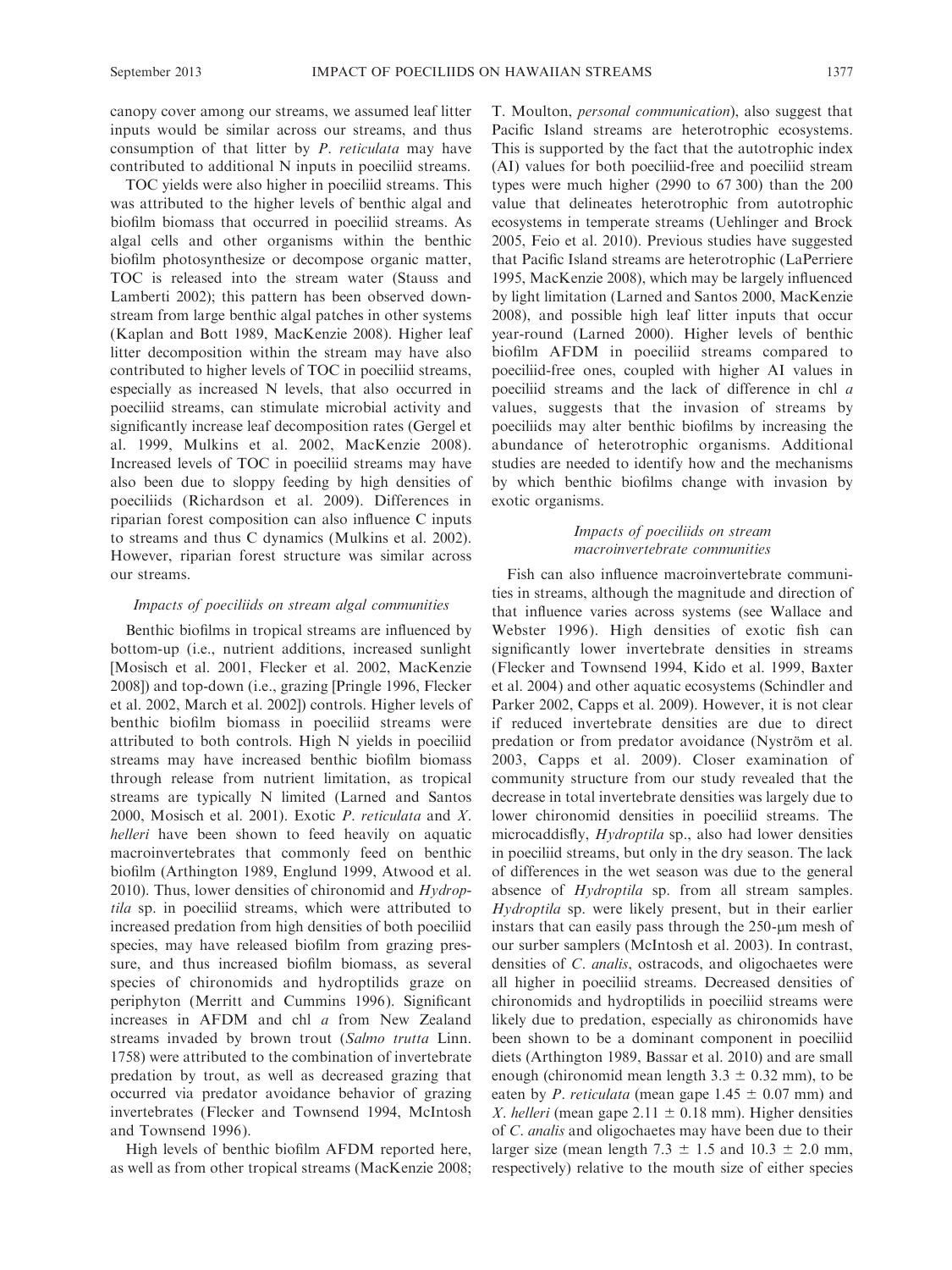of poeciliid. However, native fish, with a gape size nearly four to five times larger than that of the invasive poeciliids, A. guamensis (mean gape  $4.17 \pm 0.27$ ) and L. concolor (mean gape  $5.12 \pm 0.97$  mm; Maie et al. 2009), would have effortlessly fed on these larger invertebrates. Yet, the aggressive territorial behavior of the poeciliids may have minimized foraging time by native gobies. Higher densities of C. *analis* may have also been due to increased benthic biofilm in poeciliid streams. While C. analis are net spinning caddisflies whose diet is largely composed ( $\sim$ 90%) of detritus (Parker and Voshell 1983, Sanchez and Hendricks 1997), the gut contents of exotic C. analis from a Moloka'i stream contained nearly 50% of diatoms and algae (Kondratieff et al. 1997). Stable isotopes have also demonstrated that algae is an important food source for C. analis (Larned et al. 2008, Atwood et al. 2010). This suggests that, on Hawai'i, C. analis may be grazing off of substrate surfaces more than their nets (Kondratieff et al. 1997) or that algae are growing on C. analis nets.

# The impacts of established poeciliid populations on native gobies

Poeciliid densities were on average 85% higher than native goby densities in poeciliid streams. This may be partially due to the rapid reproductive cycles of poeciliids (Thibault and Schultz 1978), where the lack of an egg stage results in the immediate release of large numbers of live young a few weeks after insemination (Thibault and Schultz 1978) that can occur several times a year (McGuire 2007). In contrast, native gobies have longer, more complicated life cycles that involve migrations to and from the ocean over a three to sixmonth period thought to occur only once a year (McDowall 1997, 2007, Radtke et al. 2001). Migration also involves moving through lower stream reaches and estuaries where juveniles can be preyed upon by piscivores (e.g., Eleotris sandwicensis, Kuhlia spp.) typically absent from stream reaches above waterfalls (Fitzsimons et al. 2007, Schoenfuss and Blob 2007). Migration also often involves climbing waterfalls that can be hundreds of meters tall (McDowall 2003, Blob et al. 2006, Fitzsimons et al. 2007). This amphidromous life cycle exposes multiple stages of young gobies to risks not encountered by poeciliids, and may partially explain the lower abundances of gobies compared to poeciliids in invaded streams.

Despite the fact that poeciliid densities were consistently higher than gobies in the invaded streams examined, there were distinctive seasonal patterns in poeciliid densities. During the wet season, poeciliid densities were lower than they were in the dry season. This was likely due to higher water discharge in the wet season that results from greater levels of precipitation (Oki 2003, 2004). Unlike native gobies, poeciliids have not evolved mechanisms to colonize streams during these high flood events. Gobies, however, have evolved several morphological features to help maintain their

position in stream channels during high flow events. These include suction-cup-like pelvic fins and fusiform body shapes (Maie 2007, Schoenfuss and Blob 2007). Alternatively, higher densities of poeciliids in the dry season could have been due to concentrated populations of fish that result from reduced habitat from decreased stream discharge (Dudgeon 1993). However, Dudgeon (1993) reported a 75% decrease in stream discharge while stream discharge in our study was only reduced by 40%. Stream widths were also not significantly different between wet and dry seasons in our study. While we did not measure stream habitat, the lack of difference in stream width suggests there was not a marked difference in stream habitat. Furthermore, increased stream flow had a greater impact on poeciliid densities than change in habitat availability in an intermittent tropical stream in Costa Rica (Chapman and Kramer 1991).

Lower L. concolor densities may have also resulted from resource competition with poeciliids, as there were significantly lower densities of chironomids and hydroptilids in poeciliid streams, and these two invertebrates are important food sources for this goby (Kido 1996, Fitzsimons et al. 2007). Preliminary stable isotope evidence from a concurrent study supports this supposition, as  $\delta^{15}N$  and  $\delta^{13}C$  values show a decreased importance of chironomids in the diets of gobies in poeciliid streams, as well as an increased importance of C. analis (R. A. MacKenzie, T. Holitzki, and K. J. McDermid, unpublished manuscript). It is unclear how this shift in food resources impacts native goby populations, but it could result in decreased fitness, reproductive output, and ability to resist parasitic infections (Kido 1997).

The presence of poeciliids may also alter the behavior of native gobies. In Utah, native least chub shifted their natural habitat from warmer shallow marshes used for spawning to cooler, deeper springheads (Ayala et al. 2007). While this allowed the least chub to escape attacks by poeciliids, the longer time spent foraging in cooler, deeper waters resulted in decreased growth and fecundity rates of least chub (Ayala et al. 2007). In Michigan, the aggressive behavior of the invasive round goby (Neogobius melanostomus) forced native mottled sculpins (Cottus bairdi) to seek refuge in deeper habitats, making them more susceptible to predation by larger fish (Dub and Corkum 1996). In Hawaii, native shrimp in poeciliid-invaded anchialine pools feed only at night, while native shrimp in non-invaded pools feed throughout the day (Capps et al. 2009). This change in behavior has significantly increased the algal biomass within these pools, as grazing pressure by shrimp has been partially released (Capps et al. 2009).

Finally, exotic poeciliids may be directly feeding on native gobies. Significantly lower densities of native fish and amphibians are commonly reported from mesocosm experiments and are attributed to direct predation by poeciliids on eggs, juveniles, or adults, competition for limited resources, or a combination of many of these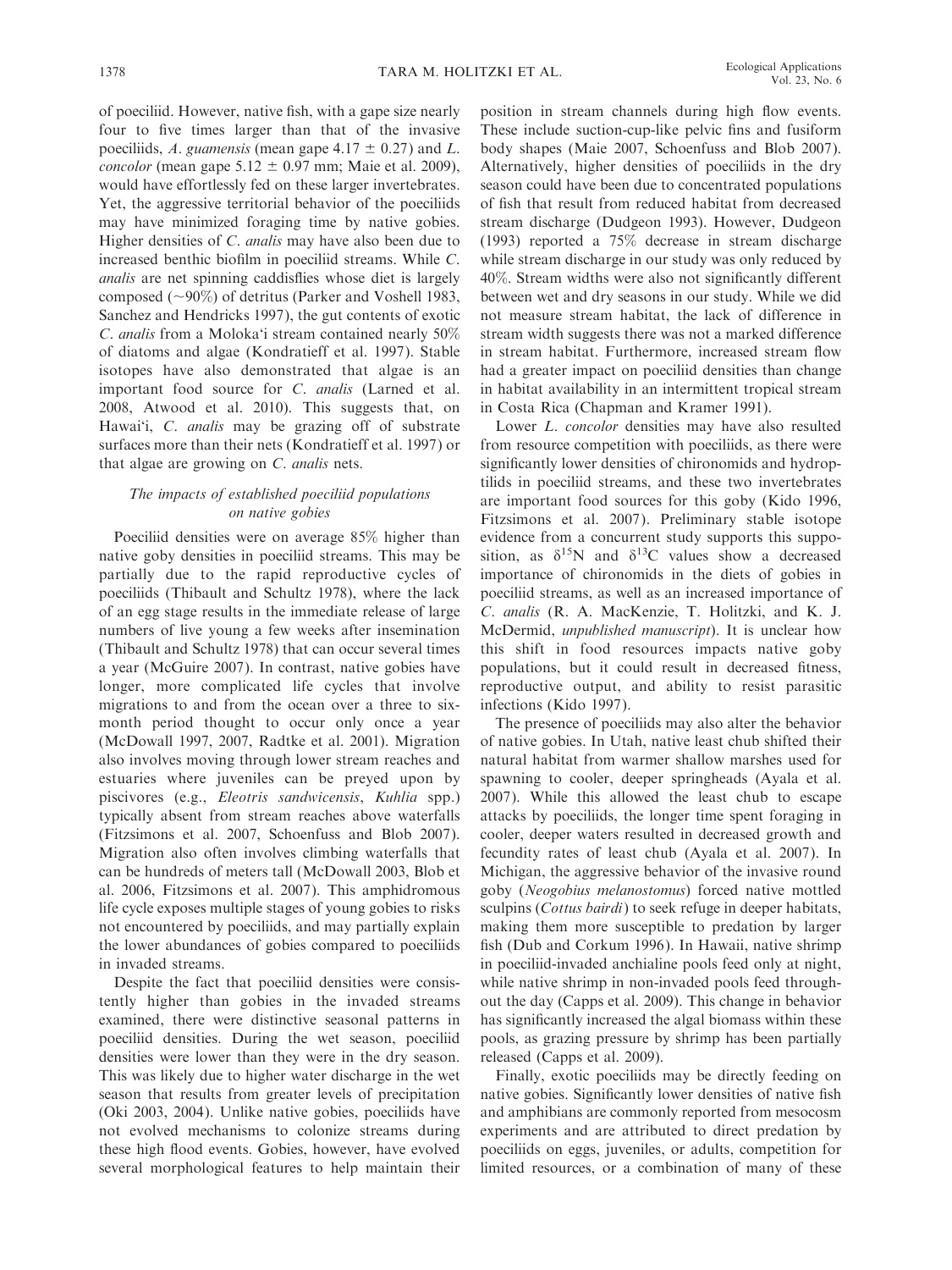

FIG. 5. Food web structure in a Hawaiian stream invaded by poeciliids. Solid black arrows represent top-down impacts via consumption. Gray arrows represent bottom-up impacts. Dotted arrows represent excretion. Solid white arrows represent the response of each standing stock. The size of the arrow indicates the magnitude of the effect. High densities of poeciliids are decreasing macroinvertebrates (chironomids and *Hydroptila*) through consumption and increasing nutrient yields through excretion, which is stimulating benthic biofilm growth. Lower consumption of invertebrates by native gobies coupled with lower densities of invertebrates is thought to result in decreased densities of gobies.

factors (Lawler et al. 1999, Hamer et al. 2002, Mills et al. 2004, Rogowski and Stockwell 2006, Reynolds 2009). While direct predation on native fish has not yet been documented in Hawaii, cannibalism by poeciliids has been observed in invaded coastal wetlands (R. MacKenzie, unpublished data). Thus, decreased densities of native gobies reported in our study could have also been due to predation by exotic poeciliids, especially during the migration of small goby juveniles from the ocean (Eldridge 2000).

# Bottom-up and top-down effects of poeciliids

Poeciliids are having both bottom-up and top-down effects on Hawaiian stream structure and function. High densities of poeciliids appear to have increased biofilm biomass through increased nutrient yields in Hawaiian streams. This bottom-up effect was expected to increase invertebrate densities. However, increased biofilm biomass only increased densities of certain invertebrates, specifically, the exotic caddisfly, C. analis. Lower densities of chironomids and Hydroptila sp. in poeciliid streams were attributed to consumption by exotic poeciliids in high densities. This top-down effect would have also led to increased biofilm biomass, as these invertebrates feed on algae (Merritt and Cummins 1996). While the decreased densities of invertebrates also resulted in decreased food resources for native gobies, increased C. analis densities, assumed to result from increased biofilm biomass, may have decreased the magnitude of the top-down effects of poeciliids on goby populations by providing an alternative food source for gobies (Fig. 5).

#### Implications

Results from this study revealed Hawaiian streams invaded by exotic poeciliids had higher nutrient levels and biofilm biomass, decreased densities of certain macroinvertebrates, and decreased densities of native gobies. Together, these factors suggest that invasion by poeciliids are impacting the ecological structure, function, and native biodiversity of Hawaiian streams through alterations of essential ecosystem processes such as nutrient cycling, primary production, predator–prey relationships, and food web structure, although additional studies are needed to verify causation. The magnitude of these results may be greater than those predicted for continental streams due to the disharmonic biota of Hawaiian streams that have resulted from the extreme isolation of the island chain. While similar impacts may not occur in every tropical aquatic ecosystem invaded by poeciliids, we expect similar impacts to occur in other tropical island streams in the Pacific and elsewhere (i.e., Puerto Rico), as these ecosystems also support depauperate community assemblages comprised of endemic flora and fauna. Furthermore, the aquatic invaders predicted to have the greatest impact on an aquatic ecosystem are those that belong to genera not already present in the system (Ricciardi and Atkinson 2004). Thus, the impacts reported in our study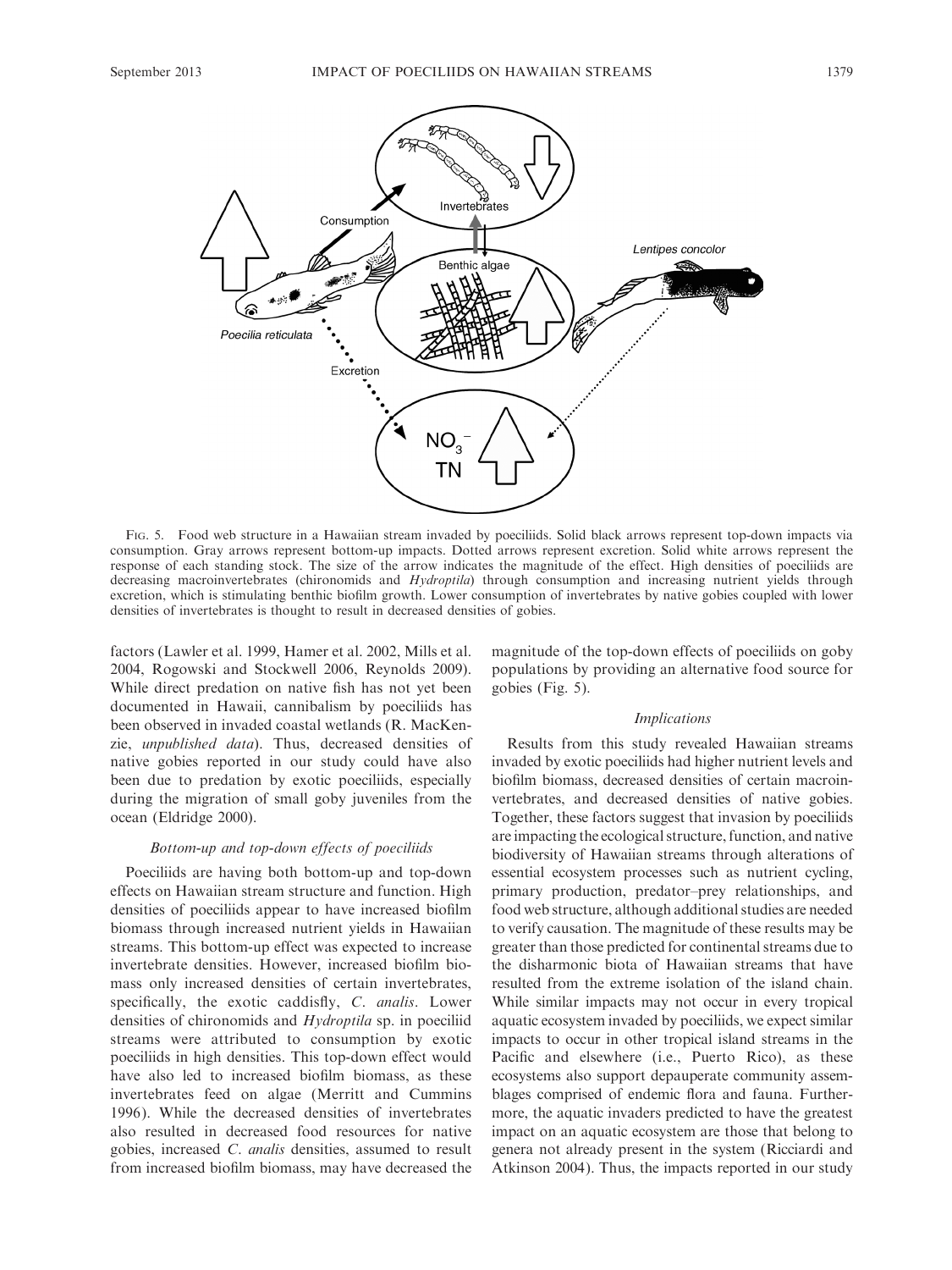are likely to occur in other tropical aquatic ecosystems that lack similar poeciliid genera or poeciliids altogether. The negative impacts from poeciliid invasion reported here underscore the need for local resource managers to develop effective eradication campaigns, especially in island streams and wetlands that support unique assemblages of flora and fauna (Resh and deSzalay 1995, March et al. 2003, MacKenzie and Bruland 2012). The use of piscicides, such as rotenone or antimycin, have successfully removed poeciliids from Hawaiian anchialine pools (A. Mokiao-Lee, personal communication). While these chemicals would also eradicate native species, their amphidromous life cycle would provide a natural mechanism to repopulate treated streams. Furthermore, results presented here suggest that the application of piscicides immediately after the wet season may be most effective, as this is when poeciliid populations are lowest. Before applying piscicides, a monitoring system should be set up to observe whether poeciliids increase in density in poeciliid streams and whether poeciliid-free streams remain free of invasion. However, the most effective management strategy is the prevention of future introductions of poeciliids into intact native streams. This could be accomplished through local media outlets or community meetings to facilitate public education concerning the consequences of these seemingly harmless releases. Pet storeowners should also be educated as they could provide a warning to purchasers of these highly invasive fish. Finally, resource managers should monitor new aquatic species arrivals when first reported to ensure that they are not introduced or spread to other streams. A combination of all of these efforts is needed to protect the many ecosystem services of island streams that are vital for the native assemblages of flora and fauna, clean water, and the ultimate well-being of human populations residing on islands.

# **ACKNOWLEDGMENTS**

This project was funded by a Hawaii EPSCoR Research Enhancement Activates Program (REAP) and the PRISM program at the University of Hawai'i at Hilo. Additional support was provided by the USDA Forest Service Pacific Southwest Research Station. We thank Caitlin Kryss, Cassie Lyons, Topaz Collins, and the University of Hawai'i at Hilo Analytical Laboratory. The quality of the manuscript was greatly improved by anonymous reviewer comments.

#### LITERATURE CITED

- Alemadi, S. D., and D. G. Jenkins. 2007. Behavioural constraints for the spread of Eastern Mosquitofish, Gambusia holbrooki (Poeciliidae). Biological Invasions 10(1):59–66.
- Angeler, D. G., M. Alvarez-Cobelas, S. Sáchez-Carrillo, and M. A. Rodrigo. 2002. Assessment of exotic fish impacts on water quality and zooplankton in a degraded semi-arid floodplain wetland. Aquatic Sciences 64:76–86.
- APHA. 1995. Standard methods for the examination of water and wastewater. 19th edition. American Public Health Association, Washington, D.C., USA.
- Arar, E. J., and G. B. Collins. 1997. Method 445.0, in vitro determination of chlorophyll a and pheophytin a in marine and freshwater algae by fluorescence. Methods for the determination of chemical substances in marine and estuarine environmental matrices. National Exposure Research Labo-

ratory, Office of Research and development, USEPA, Cincinnati, Ohio, USA.

- Arthington, A. H. 1989. Diet of Gambusia affinis holbrooki, Xiphophorus helleri, X. maculatus and Poecilia reticulata (Pisces: Poeciliidae) in streams of Southeastern Queensland, Australia. Asian Fisheries Society 2:193–212.
- Asner, G. P., R. F. Hughes, P. M. Vitousek, D. E. Knapp, T. Kennedy-Bowdoin, J. Boardman, R. E. Martin, M. Eastwood, and R. O. Green. 2008. Invasive plants transform the three-dimensional structure of rain forests. Proceedings of the National Academy of Sciences USA 105:4519–4523.
- Asner, G. P., and P. M. Vitousek. 2005. Remote analysis of biological invasion and biogeochemical change. Proceedings of the National Academy of Sciences USA 102:4383–4386.
- ASTM. 2008. ASTM D5176-08 standard test method for total chemically bound nitrogen in water by pyrolysis and chemiluminescence detection. ASTM International, West Conshohocken, Pennsylvania, USA.
- Atwood, T. B., T. N. Wiegner, J. P. Turner, and R. A. MacKenzie. 2010. Potential effects of an invasive N-fixing tree on a Hawaiian stream food web. Pacific Science 64:367– 379.
- Ayala, J. R., R. B. Rader, M. C. Belk, and G. B. Schaalje. 2007. Ground-truthing the impact of invasive species: spatiotemporal overlap between native least chub and introduced western mosquitofish. Biological Invasions 9:857–869.
- Bassar, R. D., et al. 2010. Local adaptation in Trinidadian guppies alters ecosystem processes. Proceedings of the National Academy of Sciences USA 107:3616–3621.
- Baxter, C. V., K. D. Fausch, M. Murakami, and P. L. Chapman. 2004. Fish invasion restructures stream and forest food webs by interrupting reciprocal prey subsidies. Ecology 85:2656–2663.
- Blob, R. W., R. Rai, M. L. Julius, and H. L. Schoenfuss. 2006. Functional diversity in extreme environments: effects of locomotor style and substrate texture on the waterfallclimbing performance of Hawaiian gobiid fishes. Journal of Zoology 268:315–324.
- Brasher, A. M. D., C. D. Luton, S. L. Goodbred, and R. H. Wolff. 2006. Invasion patterns along elevation and urbanization gradients in Hawaiian streams. Transactions of the American Fisheries Society 135:1109–1129.
- Brock, V. E. 1952. A history of the introduction of certain aquatic animals to Hawai'i. Pages 114–123 in Biannual report to the Board of Agriculture. Board of Agriculture, Honolulu, Hawaii, USA.
- Capps, K. A., C. B. Turner, M. T. Booth, D. L. Lombardozzi, S. H. McArt, D. Chai, G. Nelson, and N. G. J. Hairston. 2009. Behavioral responses of the endemic shrimp Halocaridina rubra (Malacostraca: Atyidae) to an introduced fish, Gambusia affinus (Actinopterygii: Poeciliidae) and implications for the trophic structure of Hawaiian anchialine ponds. Pacific Science 63:27–37.
- Chapin, F. S., III, B. Walker, R. J. Hobbs, D. U. Hooper, J. H. Lawton, O. E. Sala, and D. Tilman. 1997. Biotic control over the functioning of ecosystems. Science 25:500–504.
- Chapin, F. S., III, et al. 2000. Consequences of changing biodiversity. Nature 405:234–242.
- Chapman, L. J., and D. L. Kramer. 1991. The consequences of flooding for the dispersal and fate of poeciliid fish in an intermittent tropical stream. Oecologia 87:299–306.
- Clarke, K. R. 1993. Non-parametric multivariate analyses of changes in community structure. Australian Journal of Ecology 18:117–143.
- Clarke, K. R., and R. M. Warwick. 2001. Change in marine communities: an approach to statistical analysis and interpretation. Second edition. PRIMER-E, Plymouth, UK.
- Clavero, M., and E. Garcia-Berthou. 2005. Invasive species are a leading cause of animal extinctions. Trends in Ecology and Evolution 20:110.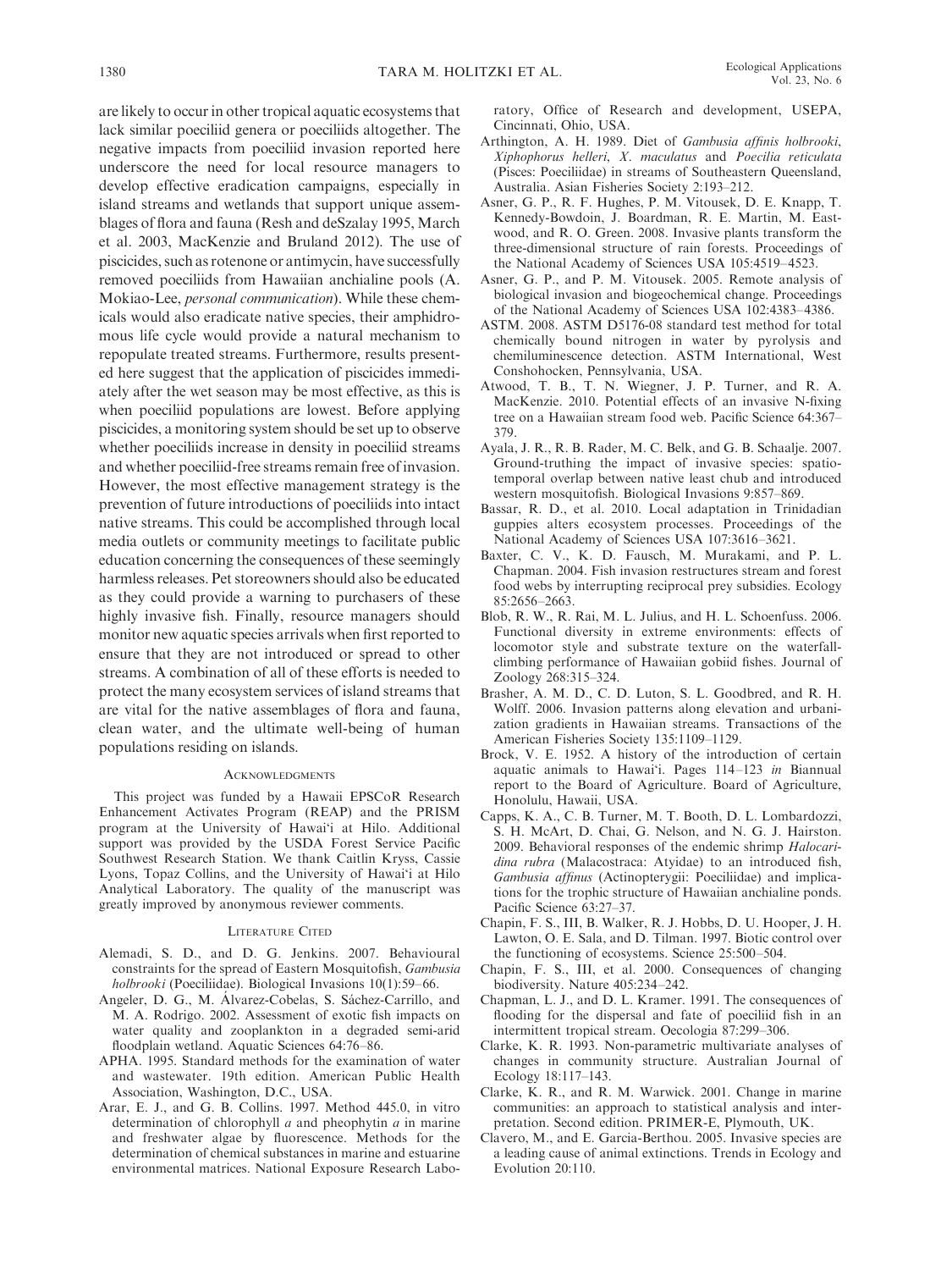- Compton, J. E., M. R. Church, S. T. Larned, and W. E. Hogsett. 2003. Nitrogen export from forested watersheds in the Oregon Coast Range: the role of  $N_2$ -fixing red alder. Ecosystems 6:773–785.
- Crooks, J. A. 2002. Characterizing ecosystem-level consequences of biological invasions: the role of ecosystem engineers. Oikos 97:153–166.
- Dub, D. O. L., and L. D. Corkum. 1996. Behavioral interactions between round gobies (Neogobius melansostomus) and mottled sculpins (Cottus bairdi). Journal of Great Lakes Research 22(4):838–844.
- Dudgeon, D. 1993. The effects of space-induced disturbance, predation and environmental complexity on macroinvertebrates in a tropical stream. Freshwater Biology 30:189–197.
- Eldridge, L. G. 2000. Non-indigenous freshwater fishes, amphibians, and crustaceans of the Pacific and Hawaiian Islands. Pages 173–190 in G. Sherley, editor. Invasive species in the Pacific: a technical review and draft regional strategy. South Pacific Regional Environmental Programme (SPREP), Apia, Samoa.
- Englund, R. A. 1999. The impacts of introduced poeciliid fish and Odonata on the endemic Megalagrion (Odonata) damselflies of Oahu Island, Hawaii. Journal of Insect Conservation 3:225–243.
- Feio, M. J., T. Alves, M. Boavida, A. Medeiros, and M. A. S. Graca. 2010. Functional indicators of stream health: a riverbasin approach. Freshwater Biology 55:1050–1065.
- Feminella, J. W., and C. P. Hawkins. 1995. Interactions between stream herbivores and periphyton: a quantitative analysis of past experiments. Journal of North American Benthological Society 14:465–509.
- Fishman, M. J., editor. 1993. Methods of analysis by the U.S. Geological Survey National Water Quality Laboratory. Determination of inorganic and organic constituents in water and fluvial sediments. U.S. Geological Survey Open-File Report 93. U.S. Geological Survey National Water Quality Laboratory, Denver, Colorado, USA.
- Fitzimons, J. M., M. G. McRae, and R. T. Nishimoto. 2007. Behavioral ecology of indigenous stream fishes in Hawai'i. Biology of Hawaiian Streams and Estuaries 3:11–21.
- Flecker, A. S., B. W. Taylor, E. S. Bernhardt, J. M. Hood, W. K. Cornwell, S. R. Cassatt, M. J. Vanni, and N. S. Altman. 2002. Interactions between herbivorous fishes and limiting nutrients in a tropical stream ecosystem. Ecology 83:1831–1844.
- Flecker, A. S., and C. R. Townsend. 1994. Community-wide consequences of trout introduction in New Zealand streams. Ecological Applications 4:798–807.
- Flint, O. S., Jr., and R. A. Englund. 2003. A reassessment of new state records of Trichoptera occurring in Hawai'i with discussion on origins and potential ecological impacts. Bishop Museum Occasional Papers 73:31–40.
- Font, W. F. 2003. Global spread of parasites: What do Hawaiian streams tell us? BioScience 53:1061–1067.
- Font, W. F., and D. C. Tate. 1994. Helminth parasites of native Hawaiian freshwater fishes: an example of extreme ecological isolation. Journal of Parasitology 80:682–688.
- Ford, J. I., and R. A. Kinzie. 1982. Life crawls upstream. Natural History 91:60–67.
- Gergel, S. E., M. G. Turner, and T. K. Kratz. 1999. Dissolved organic carbon as an indicator of the scale of watershed influence on lakes and rivers. Ecological Applications 9:1377–1390.
- Giambelluca, T. W., M. A. Nullet, and T. A. Schroeder. 1986. Rainfall atlas of Hawaii. Hawaii Department of Land and Natural Resources Report R76. Hawaii Department of Land and Natural Resources, Honolulu, Hawaii, USA.
- Gore, J. A. 2007. Discharge measurements and streamflow analysis. Pages 51–78 in F. R. Hauer and G. A. Lamberti, editors. Methods in stream ecology. Academic Press, San Diego, California, USA.
- Haas, R. C., M. V. Thomas, and G. L. Towns. 2003. An assessment of the potential use of Gambusia for mosquito control in Michigan. Technical report. Michigan Department of Natural Resources Fisheries Division, Lansing, Michigan, USA.
- Hamer, A. J., S. J. Lane, and M. J. Mahony. 2002. The role of introduced mosquitofish (Gambusia holbrooki) in excluding the native green and golden bell frog (Litoria aurea) from original habitats in south-eastern Australia. Oecologia 132:445–452.
- HDAR. 2003. State of Hawaii: Aquatic invasive species management plan. Department of Land and Natural Resources, Division of Aquatic Resources, Honolulu, Hawaii, USA.
- HDAR. 2008. Atlas of Hawaiian watersheds and their aquatic resources. Department of Land and Natural Resources, Division of Aquatic Resources, Honolulu, Hawaii, USA.
- Hoese, H. D., and R. H. Moore. 1977. Fishes of the Gulf of Mexico. Texas, Louisiana, and adjacent waters. Texas A&M University Press, College Station, Texas, USA.
- Holitzki, T. 2010. Impacts of invasive poeciliid fish on Hawaiian stream ecosystems. Thesis. University of Hawai'i at Hilo, Hilo, Hawaii, USA.
- Hughes, R. F., and J. S. Denslow. 2005. Invasion by an  $N_2$ fixing tree alters function and structure in wet lowland forests of Hawaii. Ecological Applications 15:1615–1628.
- Hughes, R. F., and A. Uowolo. 2006. Impacts of Falcataria moluccana invasion on decomposition in Hawaiian lowland wet forests: the importance of stand-level controls. Ecosystems 9:977–991.
- Kaplan, L. A., and T. L. Bott. 1989. Diel fluctuations in bacterial activity on streambed substrata during vernal algal blooms: effects of temperature, water chemistry, and habitat. Limnology and Oceanography 34:718–733.
- Kido, M. H. 1996. Morphological variation in feeding traits of native Hawaiian stream fishes. Pacific Science 50(2):184–193.
- Kido, M. H., D. E. Heacock, and A. Asquith. 1999. Alien rainbow trout (Oncorhynchus mykiss) (Salmoniformes: Salmonidae) diet in Hawaiian streams. Pacific Science 53:242– 251.
- Knoll, L. B., P. B. McIntyre, M. J. Vanni, and A. S. Flecker. 2009. Feedbacks of consumer nutrient recycling on producer biomass and stoichiometry: separating direct and indirect effects. Oikos 118:1732–1742.
- Kohler, T. J. 2010. Influence of canopy cover, nutrients, and season on stoichiometric variation of epilithon in neotropical streams. Thesis. University of Nebraska, Lincoln, Nebraska, USA.
- Kondratieff, B. C., R. J. Bishop, and A. M. Brasher. 1997. The life cycle of an introduced caddisfly, Cheumatopsyche pettiti (Banks) (Trichoptera: Hydropsychidae) in Waikolu stream, Moloka'i, Hawaii. Hydrobiologia 350:81–85.
- Kovalenko, K. E., E. D. Dibble, A. A. Agostino, G. Cantanhede, and R. Fugi. 2010. Direct and indirect effects of an introduced piscivore, Cichla kelberi and their modification by aquatic plants. Hydrobiologia 638:245–253.
- LaPerriere, J. D. 1995. Riffle algal ecology of small streams during the rainy season: Islands of Hawai'i, Maui and Oahu. Tropical Ecology 36:59–72.
- Larned, S. T. 2000. Dynamics of coarse riparian detritus in a Hawaiian stream ecosystem: a comparison of drought and post-drought conditions. Journal of the North American Benthological Society 19:215–234.
- Larned, S. T., P. M. Eldridge, and R. A. Kinzie III. 2008. Modeling C and N flows through a stream food web: an inverse approach. Journal of North American Benthological Society 27:674–689.
- Larned, S. T., and S. R. Santos. 2000. Light- and nutrientlimited periphyton in low order streams of Oahu, Hawaii. Hydrobiologia 432:101–111.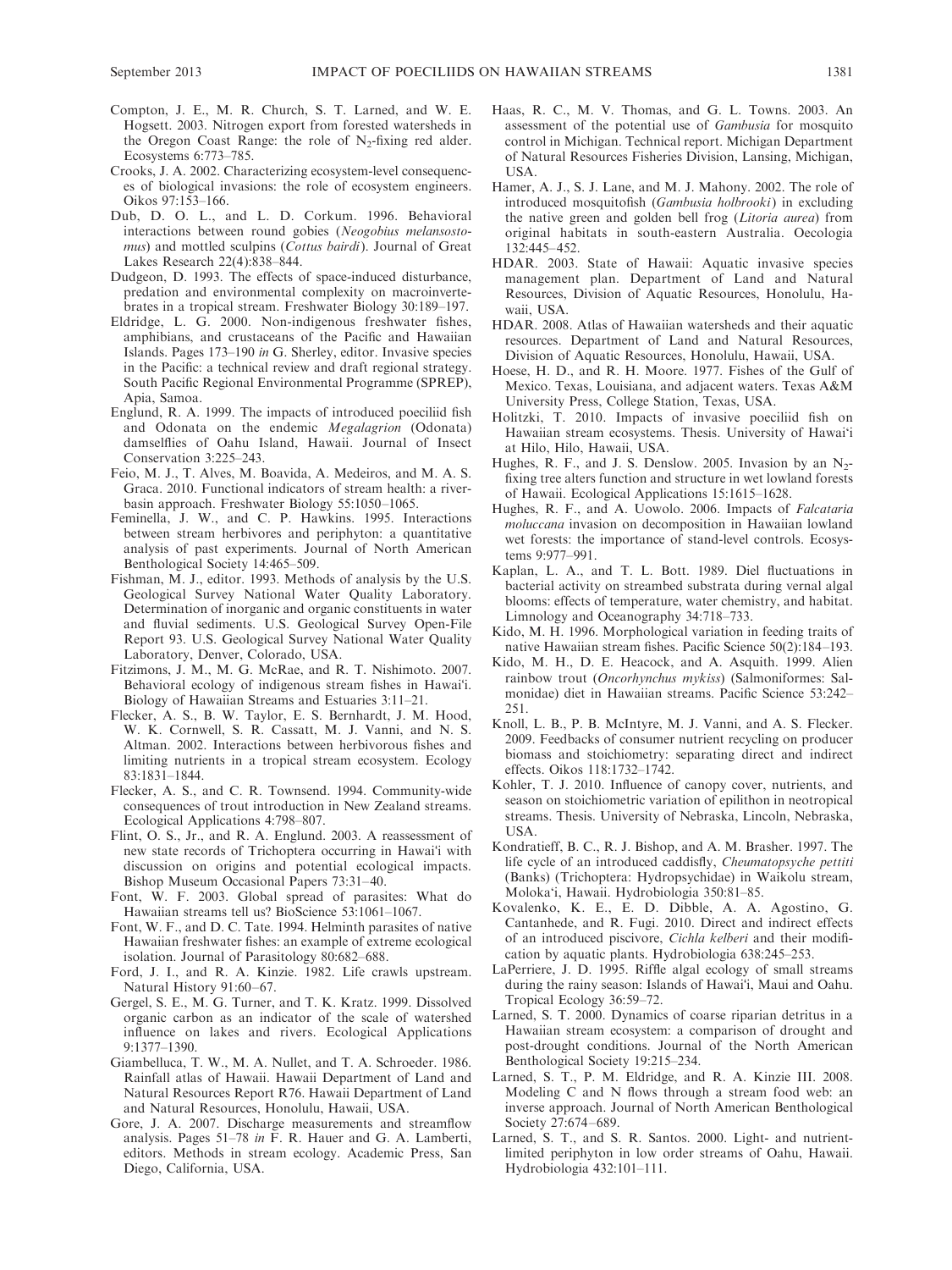- Lawler, S. P., D. Dritz, T. Strange, and M. Holyoak. 1999. Effects of introduced mosquitofish and bullfrogs on the threatened California red-legged frog. Conservation Biology 13:613–622.
- Levine, J. M., M. Vila, C. M. D. Antonio, J. S. Dukes, K. Grigulis, and S. Lavorel. 2003. Mechanisms underlying the impacts of exotic plant invasions. Proceedings of the Royal Society 270:775-781.
- Leyse, K. E., S. P. Lawler, and T. Strange. 2004. Effects of an alien fish, Gambusia affinis, on an endemic California fairy shrimp, Linderiella occidentalis: implications for conservation of diversity in fishless waters. Biological Conservation 118:57–65.
- Lowe, R. L., and Y. Pan. 1996. Benthic algal communities as biological monitors. Pages 705–739 in R. J. Stevenson, M. L. Bothwell, and R. L. Lowe, editors. Algal ecology: freshwater benthic ecosystems. Academic Press, San Diego, California, USA.
- Lowe, S., M. Browne, S. Boudjelas, and M. De Poorter. 2000. 100 of the world's worst invasive alien species: a selection from the global invasive species database. Academic Press, Auckland, New Zealand.
- MacKenzie, R. A. 2008. Impacts of riparian forest removal on Palauan streams. Biotropica 40:666-675.
- MacKenzie, R. A., and G. L. Bruland. 2012. Nekton community structure in coastal wetlands across the Hawaiian Islands. Estuaries and Coasts 35:212–226.
- Maezono, Y., R. Kobayashi, M. Kusahara, and T. Miyashita. 2005. Direct and indirect effects of exotic bass and bluegill on exotic and native organisms in farm ponds. Ecological Applications 15:638–650.
- Maie, T. 2007. Feeding performance in Hawaiian stream goby fishes: morphological and functional analysis. Thesis. Clemson University, Department of Biological Science, Clemson, South Carolina, USA.
- Maie, T., M. P. Wilson, H. L. Schoenfuss, and R. W. Blob. 2009. Feeding kinematics and performance of Hawaiian stream gobies, Awaous guamensis and Lentipes concolor: linkage of functional morphology and ecology. Journal of Morphology 270:344–356.
- March, J. G., J. P. Benstead, C. M. Pringle, and F. N. Scatena. 2003. Damming tropical island streams: problems, solutions, and alternatives. BioScience 53:1069–1078.
- March, J. G., C. M. Pringle, M. J. Townsend, and A. I. Wilson. 2002. Effects of freshwater shrimp assemblages on benthic communities along an altitudinal gradient of a tropical island stream. Freshwater Biology 47:377–390.
- McDowall, R. M. 1997. The evolution of diadromy in fishes (revisted) and its place in phylogenetic analysis. Reviews in Fish Biology and Fisheries 7:443–462.
- McDowall, R. M. 2003. Hawaiian biogeography and the islands' freshwater fish fauna. Journal of Biogeography 30:703–710.
- McDowall, R. M. 2007. On amphidromy, a distinct form of diadromy in aquatic organisms. Fish and Fisheries 8(1):1–13.
- McGuire, C. R. 2007. Effects of introduced fish on aquatic insect abundance: a case study of Hāmākua marsh, Oahu, Hawaii. Thesis. University of Hawaii at Manoa, Honolulu, Hawaii, USA.
- McIntosh, A. R., and C. R. Townsend. 1996. Interactions between fish, grazing invertebrates and algae in a New Zealand stream: a trophic cascade mediated by fish-induced changes to grazer behaviour? Oecologia 108:174–181.
- McIntosh, M. D., M. E. Benbow, and A. J. Burky. 2003. Effect of water removal on introduced caddisflies from a tropical mountain stream. Annales de Limnologie 39:297–306.
- McIntyre, P. B., A. S. Flecker, M. J. Vanni, J. M. Hood, B. W. Taylor, and S. A. Thomas. 2008. Fish distributions and nutrient cycling in streams: can fish create biogeochemical hotspots? Ecology 89:2335–2346.
- Merritt, R. W., and K. W. Cummins. 1996. An introduction to the aquatic insects of North America. Third edition. Kendall/ Hunt, Dubuque, Iowa, USA.
- Merritt, R. W., K. W. Cummins, and V. H. Resh. 1984. Collecting, sampling, and rearing methods for aquatic insects. Pages 11–26 in R. W. Merritt and K. W. Cummins, editors. An introduction to aquatic insects. Kendall/Hunt, Dubuque, Iowa, USA.
- Michaud, J., and T. N. Wiegner. 2011. Stream nutrient concentrations on the windward coast of Hawai'i Island and their relationship to watershed characteristics. Pacific Science 65(2):195–217.
- Mills, M. D., R. B. Rader, and M. C. Belk. 2004. Complex interactions between native and invasive fish: the simultaneous effects of multiple negative interactions. Oecologia 141:713–721.
- Mooney, H. A., and E. E. Cleland. 2001. The evolutionary impact of invasive species. Proceedings of the National Academy of Sciences USA 98:5446–5451.
- Mosisch, T. D., S. E. Bunn, and P. M. Davies. 2001. The relative importance of shading and nutrients on algal production in subtropical streams. Freshwater Biology 46:1269–1278.
- Mulkins, M. L., D. E. Jelinski, J. D. Karagatzides, and A. Carr. 2002. Carbon isotope composition of mysids at a terrestrialmarine ecotone, Clayoquot Sound, British Columbia, Canada. Estuarine, Coastal and Shelf Science 54:669–675.
- Myers, G. S. 1940. An American cyprinodont fish, Jordanella floridae, reported from Borneo, with notes on the possible widespread introduction of foreign aquarium fishes. Copeia 1940:267–268.
- Nyström, P., A. R. McIntosh, and M. J. Winterbourn. 2003. Top-down and bottom-up processes in grassland and forested streams Oecologia 136:596–608.
- O'Dell, J. W. 1993a. Method 353.2. Determination of nitratenitrite nitrogen by automated colorimetry. Environmental Monitoring Systems Laboratory, Office of Research and Development, U.S. Environmental Protection Agency, Cincinnati, Ohio, USA.
- O'Dell, J. W. 1993b. Method 365.1. Determination of phosphorus by semi-automated colorimetry. Environmental Monitoring Systems Laboratory, Office of Research and Development, U.S. Environmental Protection Agency, Cincinnati, Ohio, USA.
- OISC. 2005. Oregon invasive species action plan. Oregon Department of Fish and Wildlife. http://www.oregon.gov/ OISC/docs/pdf/oisc\_plan6\_05.pdf
- Oki, D. S. 2003. Surface water in Hawaii: U.S. Geological Society Fact Sheet 045-03. Scientific Investigations Report 045-03. U.S. Geological Survey, Reston, Virginia, USA.
- Oki, D. S. 2004. Trends in streamflow characteristics at longterm gaging stations, Hawaii. Scientific Investigations Report 2004-5080. U.S. Geological Survey, Reston, Virginia, USA.
- Parker, C. R., and J. R. Voshell, Jr. 1983. Production of filterfeeding Trichoptera in an impounded and free-flowing river. Canadian Journal of Zoology 61:70–87.
- Pimentel, D., et al. 2001. Economic and environmental threats of alien plant, animal, and microbe invasions. Agriculture, Ecosystems, and Environment 84:1–20.
- Pimentel, D., R. Zuniga, and D. Morrison. 2005. Update on the environmental and economic costs associated with alieninvasive species in the United States. Ecological Economics 52:273–288.
- Potvin, C., and D. A. Roff. 1993. Distribution-free and robust statistical methods: viable alternatives to parametric statistics? Ecology 74:1617–1628.
- Pringle, C. M. 1996. Atyid shrimps (Decapoda: Atyidae) influence the spatial heterogeneity of algal communities over different scales in tropical montane streams, Puerto Rico. Freshwater Biology 35:125–140.